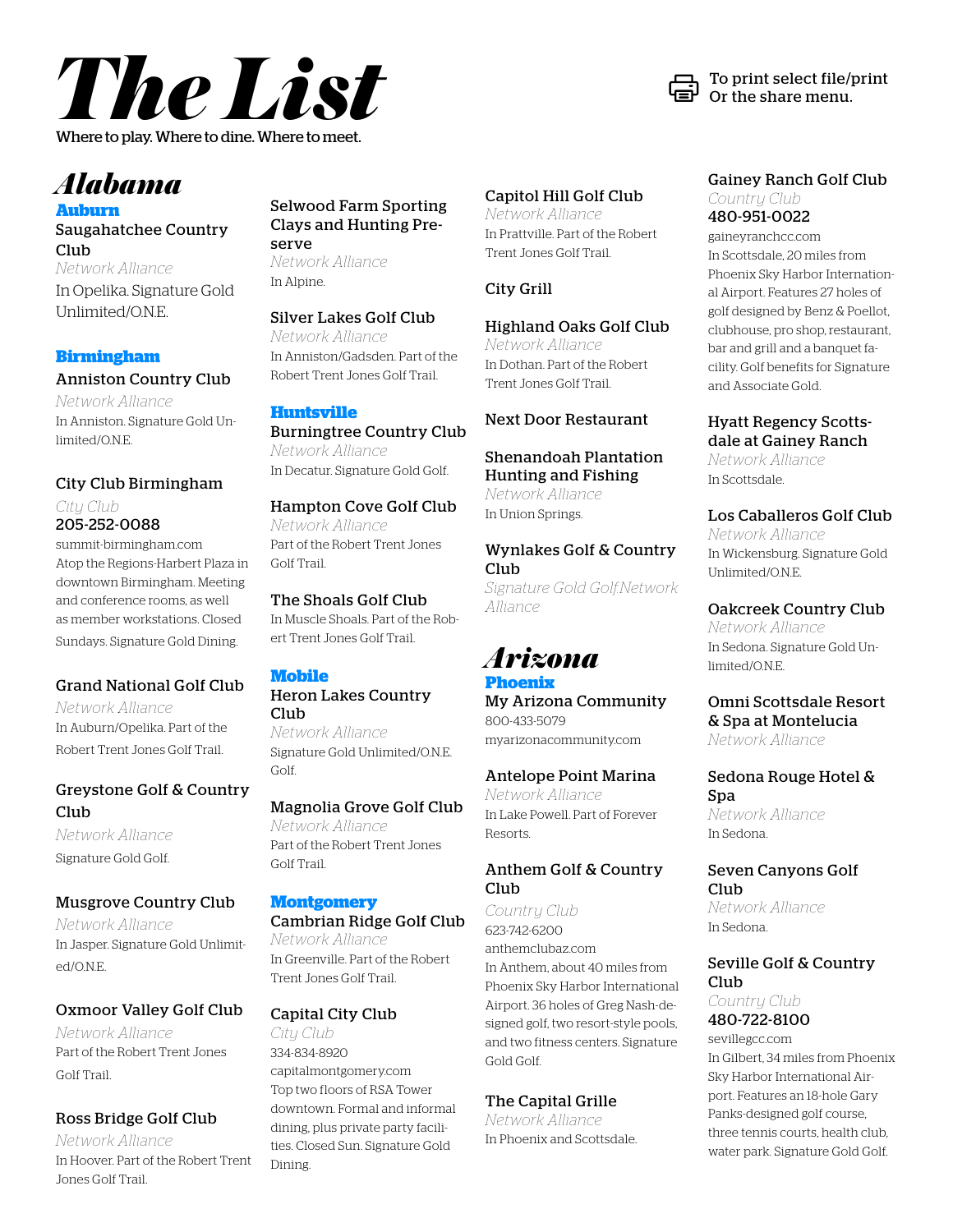#### SunRidge Canyon Golf Club

*Network Alliance* In Fountain Hills.

#### University Club

*Network Alliance* Signature Gold Dining.

#### **Tucson**

Omni Tucson National Resort

*Network Alliance* Signature Gold Unlimited/O.N.E.

#### Oro Valley Country Club

*Country Club* 520-297-1121

orovalleycountryclub.com In Oro Valley, 15 miles north of downtown Tucson. 18-hole golf course, fitness center, casual dining and private events space. Signature Gold Unlimited/O.N.E.

#### Tucson National Golf Club

*Network Alliance* Signature Gold Unlimited/O.N.E.

#### *Arkansas* **Bentonville**

Fayetteville *Country Club Network Alliance* In Fayetteville. Signature Gold Unlimited/O.N.E.

#### Shadow Valley *Country Club*

*Network Alliance* In Rogers. Signature Gold Unlimited/O.N.E.

#### **Jonesboro** RidgePointe Country Club

*Network Alliance* Signature Gold Unlimited/O.N.E.

#### **Little Rock** Diamante, A Private

Membership Golf Club

*Network Alliance* In Hot Springs Village. Signature Gold Unlimited/O.N.E.

#### Pine Bluff Country Club

*Network Alliance* In Pine Bluff. Signature Gold Unlimited/O.N.E.

#### **Texarkana**

Northridge Country Club Signature Gold Unlimited/O.N.E.

#### Texarkana Country Club

*Network Alliance* Signature Gold Unlimited/O.N.E.

# *California*

**Bakersfield** Bakersfield *Country* 

*Club Network Alliance* Signature Gold Unlimited/O.N.E.

Lake Tahoe See Reno, Nevada.

#### **Los Angeles**

My Los Angeles Community 800-433-5079 mylosangelescommunity. com

Braemar Country Club *Country Club* 818-345-6520 braemarclub.com In Tarzana, 20 miles from

Los Angeles International Airport. Two golf courses, 20 tennis courts and two pools. Closed Mondays.

City Club Los Angeles *City Club* 213-620-9662 cityclubla.com

In the heart of downtown, 17 miles from LAX. Fine dining, private event facilities, seven meeting rooms and a movie screening room. Signature Gold Dining.

#### House of Blues Foundation Room Lounge *Network Alliance*

In Anaheim.

#### Omni Los Angeles Hotel at California Plaza *Network Alliance*

Porter Valley *Country Club Country Club*

818-360-1071 portervalley.com In Northridge. Features an 18-hole Ted Robinson-designed golf course, five tennis courts, a swimming pool, and a fitness center.

Sand Canyon *Country Club Network Alliance* In Santa Clarita.

Closed Mondays.

Six Flags Hurricane Harbor *Network Alliance*

Six Flags Magic Mountain *Network Alliance*

#### **Marysville**

#### **NEW** Peach Tree Golf & Country Club

*Network Alliance* In Marysville. Signature Gold Unlimited/O.N.E.

#### **Monterey**

#### Carmel Valley Ranch Resort

*Network Alliance* 6 miles from Carmel-bythe-Sea. Signature Gold Golf.

Hyatt Regency Mon-

#### terey

*Network Alliance*

#### **Napa**

#### Cornerstone Cellars

*Network Alliance* Members receive two-forone pricing on tastings and 15% off purchases.

#### Kitchen Collective

*Network Alliance* Access to member's lounge and interactive kitchen experience. Reservations required.

#### **Ontario**

Canyon Crest Country Club

*Country Club* 951-274-7900 canyoncrestcc.com In Riverside, 20 miles from Ontario International Airport. Golf course, 6 tennis courts, swimming pool. Closed Mon.

#### **Orange County** Aliso Viejo Country Club<sub></sub>

*Network Alliance* 949-598-9200 alisogolf.com In Aliso Viejo, 13 miles from John Wayne Airport. 18 holes of Jack Nicklaus/ Jack Nicklaus II-designed golf, practice facilities, pro shop, private event facilities. Closed Monday. Golf benefits for Signature and Associate Gold.

#### Bayside Restaurant

*Network Alliance* In Newport Beach.

#### Bistango Restaurant

*Network Alliance* In Irvine.

Center Club Orange County *City Club* 714-662-3414 center-club.com

In the Center Tower building in downtown Costa

Mesa, near John Wayne Airport. Closed Sun. Signature Gold Dining.

#### Coto de Caza Golf & Racquet Club *Country Club* 949-858-4100

coto-de-caza.com In Coto de Caza, 20 miles southeast of John Wayne Airport. Features 36 holes designed by Robert Trent Jones Jr.; 10 lighted tennis courts anf three pools. Golf benefits for Signature and Associate Gold.

#### Monarch Beach Resort

*Network Alliance* In Dana Point.

#### Old Ranch Country Club

*Network Alliance* In Seal Beach. Signature Gold Unlimited/O.N.E.

#### **Palm Springs**

Copley's Restaurant *Network Alliance*

Desert Falls *Country Club Network Alliance* In Palm Desert.

#### Hyatt Regency Indian Wells Resort & Spa

*Network Alliance* In Indian Wells.

#### Indian Wells Country Club

*Country Club* 760-345-2561 indianwellsclub.com In Indian Wells, 20 miles southeast of Palm Springs Airport. Two clubhouses, a ballroom, a fitness center, private dining rooms, patio dining and a pro shop. Two championship courses wind through the foothills of the Santa Rosa Mountains. Tee-time cancellation policy applies.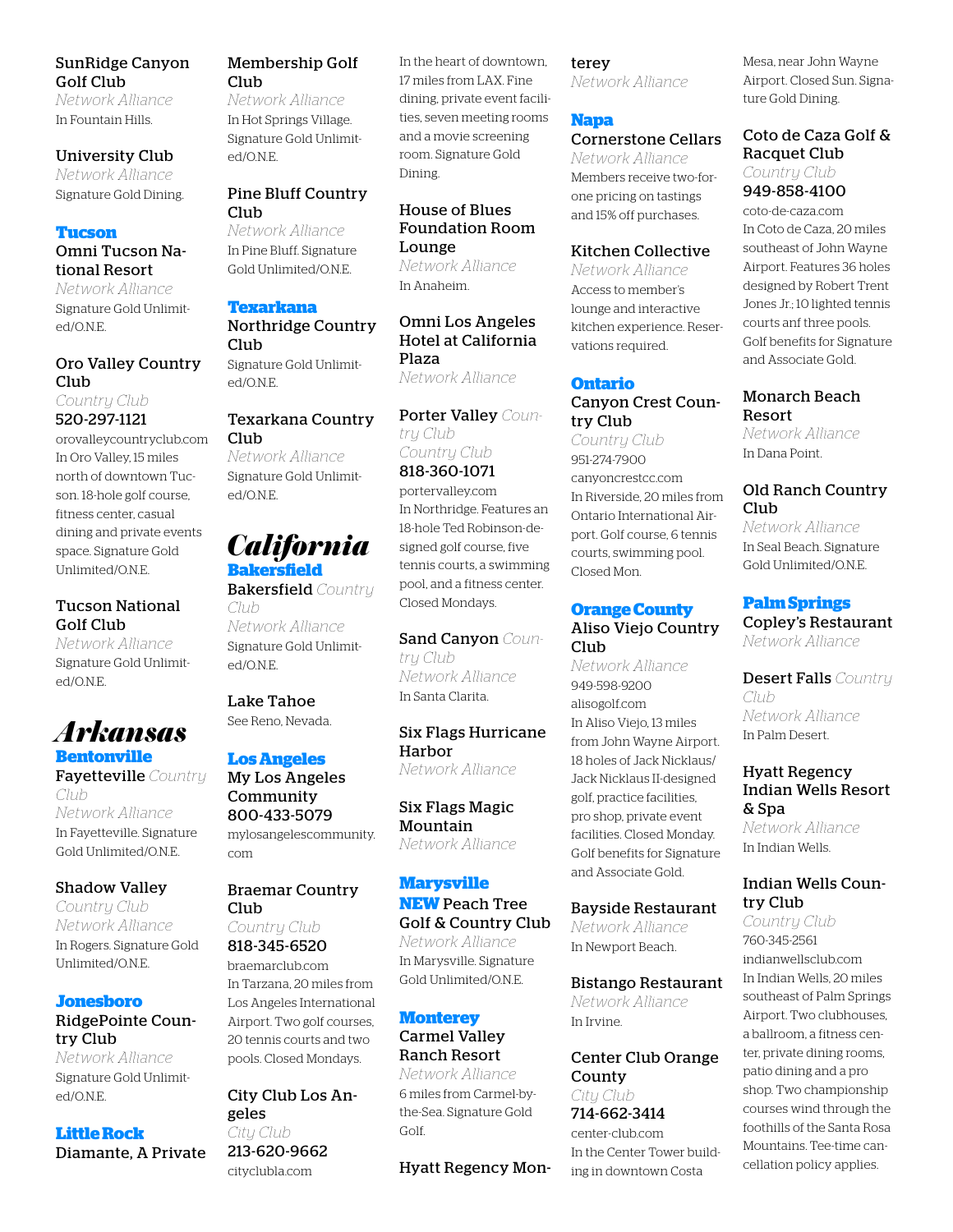Golf benefits for Signature and Associate Gold.

#### Mission Hills Country Club

*Country Club* 760-324-9400

missionhills.com In Rancho Mirage; 10 miles southeast of Palm Springs. A 1,760-acre club with three championship, 18-hole golf courses. Large clubhouse, a pool, a fitness center, 32 tennis courts and four permanent pickleball courts. Tee-time cancellation policy applies. Golf benefits for Signature and Associate Gold.

#### Omni Rancho Las Palmas Resort & Spa

*Network Alliance*

#### Palm Springs Aerial Tramway

*Network Alliance*

#### Rams Hill Golf Club

*Network Alliance* Pay-to-play access.

#### Roy's restaurant

*Network Alliance* In Rancho Mirage.

#### **Sacramento**

#### Charlie Palmer Group

*Network Alliance* Receive VIP access and service at Charlie Palmer's Dry Creek Kitchen, located in Healdsburg. Access for Members with Signature Gold benefits only.

#### Empire Ranch Golf Club

*Golf Club* 916-817-8100

empireranchgolfclub.com In the foothills of Folsom. 6,669-yard, par-71, daily fee golf course overlooking Folsom Lake. Full-service pro shop, clubhouse, dining, driving range,

and practice areas. Golf benefits for Signature and Associate Gold.

#### Granite Bay Golf Club

#### *Country Club* 916-791-7578

granitebayclub.com In Granite Bay, 20 miles east of Sacramento. 18 hole championship course designed by Robert Trent Jones Jr., practice facilities, pro shop, clubhouse, fitness facility, meeting space. Golf benefits for Signature and Associate Gold.

#### Lake Oroville Marina

*Network Alliance* In Lake Paradise. Part of Forever Resorts.

#### Moccasin Point Marina

*Network Alliance* In Jamestown. Part of Forever Resorts.

#### Teal Bend Golf Club *Golf Club*

916-922-5209 tealbendgolf.com Features an 18-hole, 72-par course designed by Brad Bell, as well as a practice range, a grill, and the home of Teal Bend Golf Schools. Golf benefits for Signature and Associate Gold.

#### Trinity Lake Resorts & Marinas

*Network Alliance* In Trinity Lake. Part of Forever Resorts.

#### Turkey Creek Golf Club *Golf Club*

#### 916-434-9100

turkeycreekgc.com In Lincoln. Features an 18-hole Brad Bell-designed golf course and a grill. Golf benefits for Signature and Associate Gold.

#### **San Diego**

My San Diego Community 800-433-5079

mysandiegocommunity. com

#### Bernardo Heights Country Club

*Country Club* 858-487-4022 bernardoheightscc.com Features an 18-hole Ted Robinson-designed golf course, informal and formal dining, and a private events space. Signature Gold Unlimited/O.N.E.

#### Hotel Solamar

*Network Alliance*

#### Legoland *Network Alliance* In Carlsbad.

#### Morgan Run Club & Resort

*Country Club* 858-756-2471 morganrun.com In Rancho Santa Fe. Features a 27-hole championship golf course, practice facilities, 11 tennis courts, a pool, overnight accommodations, informal and formal dining, and conference/banquet facilities. Golf benefits for Signature and Associate Gold.

#### Omni La Costa Resort & Spa

*Network Alliance*

#### Shadowridge Golf Club

*Network Alliance* 760-727-7700

shadowridgecc.com In Vista, in north San Diego County. Features an 18 hole golf course, practice facilities and clubhouse. Closed Mondays. Golf benefits for Signature and Associate Gold.

#### University Club Atop Symphony Towers

*City Club* 619-234-5200

uc-sandiego.com Atop Symphony Towers downtown. Two main dining rooms and six meeting rooms. Closed Sundays. Signature Gold Dining.

#### **San Francisco**

My Bay Area Community 800-433-5079 mybayareacommunity. com

#### **NEW** Berkeley Country Club

*Network Alliance* In El Cerrito. Signature Gold Unlimited/O.N.E.

The Club at Wingtip *Network Alliance*

Club Quarters *Network Alliance*

#### Crow Canyon Country Club *Country Club*

925-735-5700 crow-canyon.com

In Danville, 30 miles east of San Francisco at the foot of Mount Diablo. Features an18-hole Ted Robinson-designed golf course, 13 tennis courts, a pool and a fitness facility. Closed Mondays.

#### Napa Valley Lodge

*Network Alliance* In Yountville.

#### Pleasure Cove Marina

*Network Alliance* In Lake Berryessa. Part of Forever Resorts.

#### Santa Rosa Golf & Country Club *Country Club*

707-546-3485 santarosagolf.com In Santa Rosa, 55 miles north of San Francisco in Sonoma County. Features an 18-hole parkland golf course, upscale dining and a ballroom. Also offers tennis, swimming and fitness facilities. Signature Gold Unlimited/O.N.E.

Six Flags Discovery Kingdom *Network Alliance*

#### **San Jose**

My Bay Area Community 800-433-5079 mybayareacommunity. com

#### Lake Don Pedro Marina

*Network Alliance* In Don Pedro Lake. Part of Forever Resorts.

#### Silicon Valley Capital Club *City Club*

408-971-9300 sanjoseclub.com

In Knight Ridder Building in the heart of downtown. Offers a main dining room, four private dining rooms, meeting rooms and conference rooms. Closed Sundays. Signature Gold Dining.

#### **Victorville**

Spring Valley Lake Country Club *Country Club*

760-245-5356

spring-valley-lake.com Spring Valley Lake area. Features a golf course, four tennis courts, a swimming pool and a fitness center. Closed Mondays.

# *Colorado*

**Aspen** Aspen Glen Club *Country Club* 970-704-1905 aspen-glen.com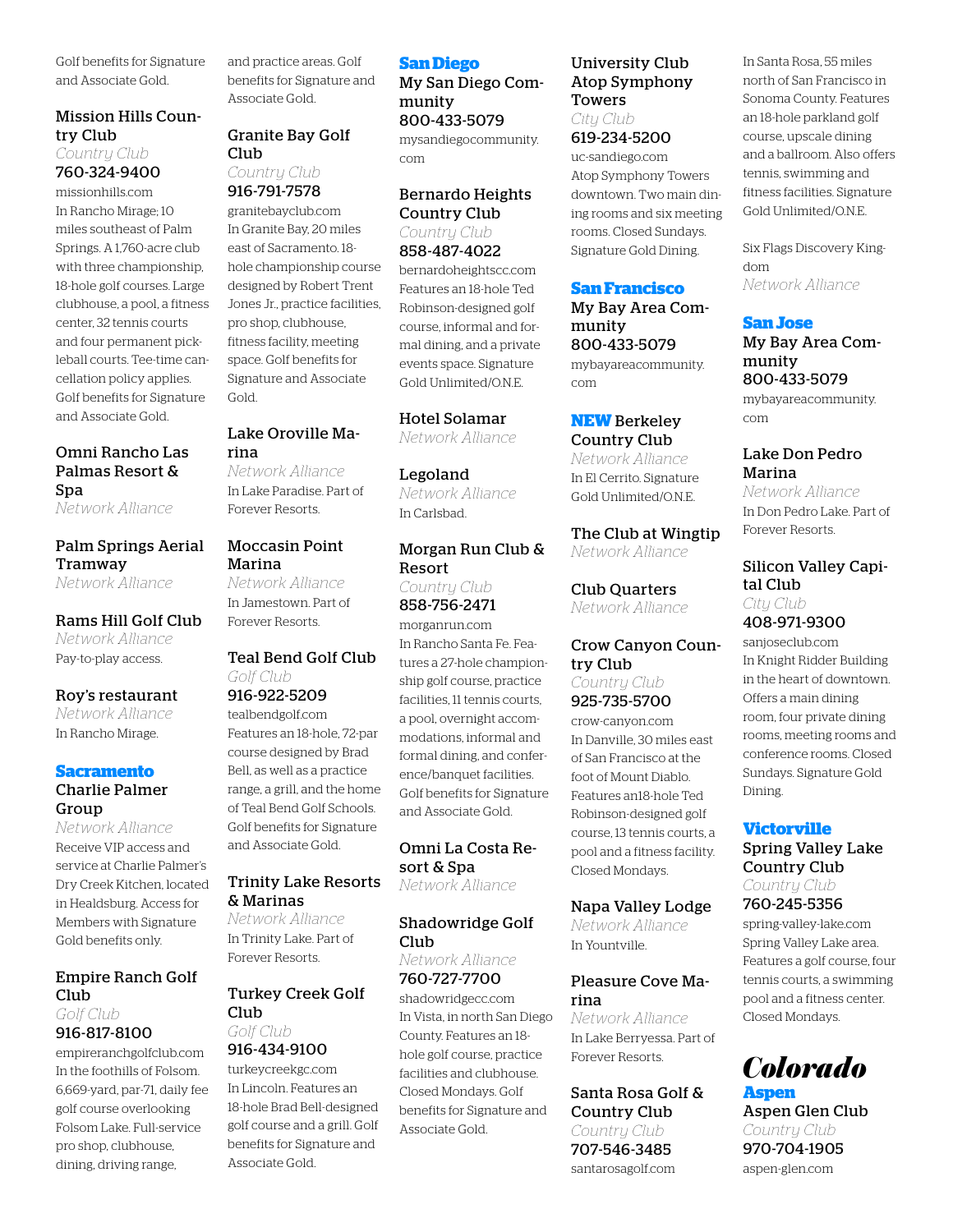In Carbondale, 30 miles northwest of Aspen. Features a Jack Nicklaus/Jack Nicklaus II co-designed 18-hole course. Offers an athletic facility, four tennis courts (three clay courts, one hard court), an outdoor pool, a spa and a pro shop. Two dining rooms with seasonal dining hours. Resort rates apply. Golf benefits for Signature and Associate Gold.

#### **Boulder** Lake Valley Golf Club

*Network Alliance* Signature Gold Unlimited/O.N.E.

#### **Colorado Springs** El Paso Club

*Network Alliance* Signature Gold Dining.

#### **Denver**

Black Bear Golf Club *Country Club* 303-840-3100

blackbearclub.com In Parker, 32 miles south of Denver International Airport. Features an 18 hole Jeff Brauer-designed golf course along with a driving range, a practice facilities and a dining room. Signature Gold Unlimited/O.N.E.

#### Blackstone Country Club *Country Club*

303-680-0245

blackstone-club.com In Aurora, 25 miles south of Denver International Airport. Features an 18 hole Jay Morrish-designed golf course, as well as dining room, a pool, two tennis courts and fitness facilities. Signature Gold Unlimited/O.N.E.

The Capital Grille *Network Alliance*

#### Del Frisco's

*Network Alliance* VIP access and service at Del Frisco's.

#### Kimpton Hotel Monaco

*Network Alliance*

#### Omni Interlocken Resort

*Network Alliance* In Broomfield. Signature Gold Golf.

#### **Fort Collins** Fort Collins Country  $C<sub>111</sub>h$

*Network Alliance* Signature Gold Unlimited/O.N.E.

#### **Vail**

#### Sonnenalp Club

*Network Alliance* In Edwards. Signature Gold Unlimited/O.N.E.

Sonnenalp Hotel *Network Alliance*

## *Connecti-*

#### *cut* **Hartford** Country Club of Farmington

*Network Alliance* In Farmington. Signature Gold Unlimited/O.N.E. Golf

#### Hartford Club

*Network Alliance* Signature Gold Dining.

#### **New Haven**

#### Wallingford Country Club

*Network Alliance* In Wallingford. Signature Gold Unlimited/O.N.E.

#### **Stamford**

See New York City.

#### **Windsor Locks**

Six Flags New England

*Network Alliance* In Agawam, Massachusetts.

## *Delaware*

**Newark** See Philadelphia.

#### **Rehoboth Beach**

Kings Creek Country Club *Network Alliance* Signature Gold Unlimited/O.N.E.

#### **Wilmington**

University and Whist Club *Network Alliance* Signature Gold Dining.

## *Florida*

**Clearwater** Countryside Coun-

try Club *Country Club* 727-796-2153 countrysideclub.com Seventeen miles from Tampa International Airport. Offers 27 holes of championship golf, practice greens, a driving range, a pro shop, 14 tennis courts, a fitness center, two pools, a grill, a lounge and dining. Golf benefits for Signature and Associate Gold.

#### East Lake Woodlands Country Club

*Country Club* 727-784-8576 eastlakewoodlandscc.com In Oldsmar between Clearwater and Tampa. Offers 36 holes of Von Hagge-Devlin-designed golf, practice and banquet facilities, a clubhouse, a fitness center, 17 tennis courts and three pools. Golf benefits for Signature and Associate Gold.

StarLite Dining Cruises *Network Alliance*

#### **Destin**

Regatta Bay Golf & Yacht Club *Network Alliance*

Santa Rosa Golf & Beach Club

*Network Alliance* In Santa Rosa Beach. Signature Gold Golf.

Vue on 30a *Network Alliance* In Santa Rosa Beach.

#### **Fort Lauderdale**

My South Coast Community 800-433-5079 mysouthcoastcommunity. com

#### Boca Lago Country Club

*Network Alliance* In Boca Raton. Signature Gold Unlimited/O.N.E.

#### The Capital Grille *Network Alliance*

#### The Club at Boca Pointe

*Network Alliance* In Boca Raton. Signature Gold Unlimited/O.N.E.

#### Eagle Trace Golf Club

*Network Alliance* In Coral Springs.

#### Heron Bay Golf Club

*Network Alliance* In Coral Springs.

#### Tower Club *City Club* 954-764-8550

tower-florida.com On the 28th floor of One Financial Plaza in the downtown business district, with views of the Atlantic Ocean. Enjoy the library/lounge, the dining room and private rooms for business and social events. Signature Gold Dining.

#### **Fort Myers** The Capital Grille

*Network Alliance* In Naples.

#### **The Club at Pelican Preserve**

*Network Alliance* In Fort Myers. Signature Gold Unlimited/O.N.E.

#### Raptor Bay Golf **Club**

*Network Alliance* In Bonita Springs.

#### Ritz-Carlton Golf Resort, Naples

*Network Alliance* In Naples

#### **Gainesville**

Haile Plantation Golf & *Country Club Country Club* 352-335-0055

haileplantationgolf.com Just 10 miles from the University of Florida and the Florida Medical Center. Features an 18-hole Gary Player-designed golf course. Tennis, swimming, fitness facilities and a pro shop. Dining room, bar and grill. Golf benefits for Signature and Associate Gold.

#### **Jacksonville**

#### My Jacksonville Community 800-433-5079

myjacksonvillecommunity.com

#### Amelia National Golf Club

*Network Alliance* In Fernandina Beach.

#### The Capital Grille

*Network Alliance*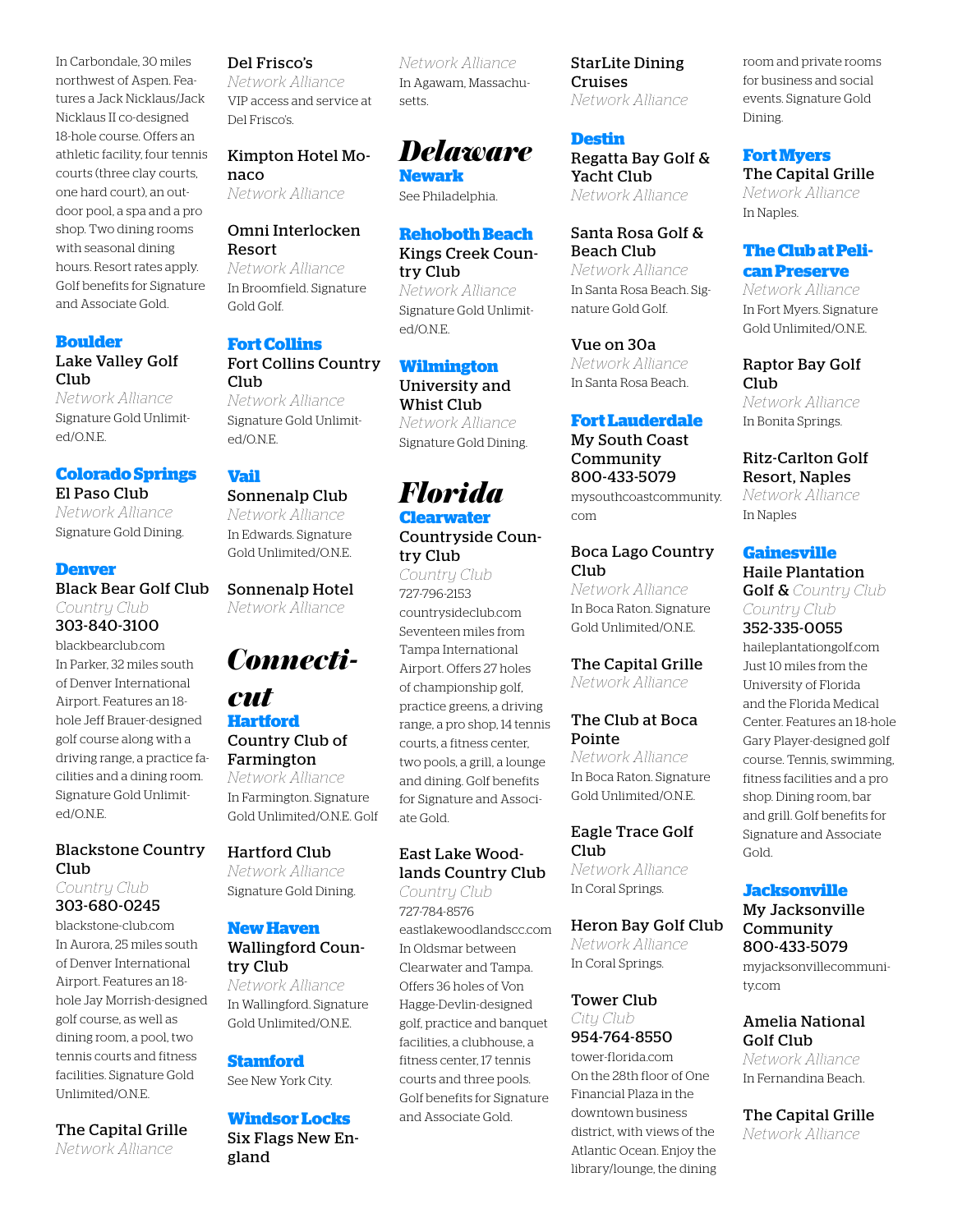#### Deercreek Country Club

*Country Club* 904-363-1604 deercreekclub.com Found 20 miles south of downtown. 18-hole Robert Miller-designed golf course, practice facilities, pro shop, fitness center, eight outdoor Har-Tru tennis courts and informal dining. Closed Mondays. Golf benefits for Signature and Associate Gold.

#### Marsh Creek Country Club

*Country Club* 904-461-1101 marshcreek.com In St. Augustine. Offers an 18-hole golf course, informal and formal dining, 10 tennis courts, fitness rooms, a pool and a private events space. Signature Gold Unlimited/O.N.E.

#### Omni Amelia Island Plantation Resort

*Network Alliance* In Fernandina Beach.

#### Omni Jacksonville **Hotel**

*Network Alliance*

#### Queen's Harbour

Yacht and *Country Club Country Club* 904-220-2118

queensharbourcc.com On the Intracoastal Waterway in Queen's Harbour; 24 miles from Jacksonville International Airport. Features an 18-hole Mark McCumber-designed golf course, two tennis courts and a pool. Golf benefits for Signature and Associate Gold.

#### **Melbourne**

Suntree Country Club *Network Alliance*

Signature Gold Unlimited/O.N.E.

#### **Miami** My South Coast

Community 800-433-5079 mysouthcoastcommunity. com

#### The Biltmore

In Coral Gables.

#### **Orlando**

Arnold Palmer's Bay Hill Club & Lodge *Network Alliance*

#### Buena Vista Palace Resort & Spa

*Network Alliance* In Walt Disney World.

#### **The Capital Grille**

*Network Alliance*

#### Celebration Golf Club<sub>1</sub>

*Network Alliance* In Celebration.

#### Citrus Club

*City Club* 407-843-1080 citrus-club.com On the 18th floor of Citrus Center. Formal and casual dining, cocktail lounge, six private rooms. Citrus Club Spa and Fitness Center, meeting and conference rooms. Closed Sundays. Signature Gold Dining.

#### DeBary Golf & Country Club

*Country Club* 386-668-1705 debarycc.com In DeBary, 25 miles northeast of Orlando. 18-hole Lloyd Clifton golf course, formal dining, six tennis courts, pool, fitness center. Golf benefits for Signature and Associate Gold.

Grand Bohemian Hotel, Autograph Collection

*Network Alliance*

#### House of Blues – Sunday Gospel Brunch *Network Alliance*

Signature Gold Dining.

Legoland *Network Alliance* In Winter Haven.

#### Mystic Dunes Golf Club

*Network Alliance* In Celebration. Pay-to-play access.

#### Omni Orlando Resort at ChampionsGate *Network Alliance* In ChampionsGate.

#### Terralina Crafted Italian

*Network Alliance* In Lake Buena Vista. Part of Levy Restaurants. Access for Members with Signature Gold benefits only.

#### **Sarasota**

#### The Venetian Golf & River Club

*Network Alliance* In North Venice. Signature Gold Golf.

## **Tallahassee**

#### University Center Club

*City Club* 850-644-8528 universitycenterclub.com On the campus of Florida State University overlooking the stadium. Formal and informal dining, private meeting room, ballroom. Closed Sundays. Signature Gold Dining.

#### **Tampa**

My Tampa Bay Community 800-433-5079 mytampabaycommunity. com

The Capital Grille *Network Alliance*

#### Centre Club

*City Club* 813-286-4040 centretampa.com Atop the Urban Center in Westshore. Dining room, lounge, private dining and meeting rooms, conference room. Closed Saturdays and Sundays. Signature Gold Dining.

#### Hunter's Green

*Country Club Country Club* 813-973-1000 huntersgreencc.com 35 miles from Tampa International Airport. 18-hole Fazio-designed championship course with driving, chipping and putting ranges; 17 lighted tennis courts; basketball; racquetball; volleyball; fitness; formal dining; grill; banquet room. Golf benefits for Signature and Associate Gold.

#### StarLite Dining Cruises

*Network Alliance* In St. Petersburg.

Tampa Club *Network Alliance*

#### Tampa Palms Golf &

*Country Club Country Club* 813-972-1991 tampa-palmscc.com 22 miles from Tampa International Airport. 18 hole Arthur Hills-designed championship golf course, nine Har-Tru tennis courts, fitness center, junior Olympic-size pool. Overnight resort accommodations. Golf benefits for Signature and Associate Gold.

#### **West Palm Beach**

#### **Breakers West**  Country Club

*Network Alliance* Pay-to-play access.

#### The Capital Grille

*Network Alliance* In Palm Beach Gardens.

#### Monarch Country Club

*Country Club* 772-286-8447 monarchclub.com In Palm City, 40 miles north of West Palm Beach. 18-hole championship Arnold Palmer golf course, six lighted Har-Tru tennis courts, pool, Jacuzzi. Golf benefits for Signature and Associate Gold.

#### PGA National Resort & Spa

*Network Alliance* In Palm Beach Gardens. Signature Gold Unlimited/O.N.E.

#### *Georgia* **Atlanta**

My Atlanta Community 800-433-5079 myatlantacommunity.com

#### Atlanta National Golf Club

*Country Club* 707-442-8801 atlantanationalgolfclub. com In Milton. Golf retreat surrounded by rolling hills. 18-hole Pete and P.B. Dye-designed golf course, practice facilities, formal and casual dining, men's grill, meeting facilities. Signature Gold Unlimited/O.N.E.

#### Bear's Best Atlanta

*Golf Club* 678-714-2582 clubcorp.com/Clubs/Bears-Best-Atlanta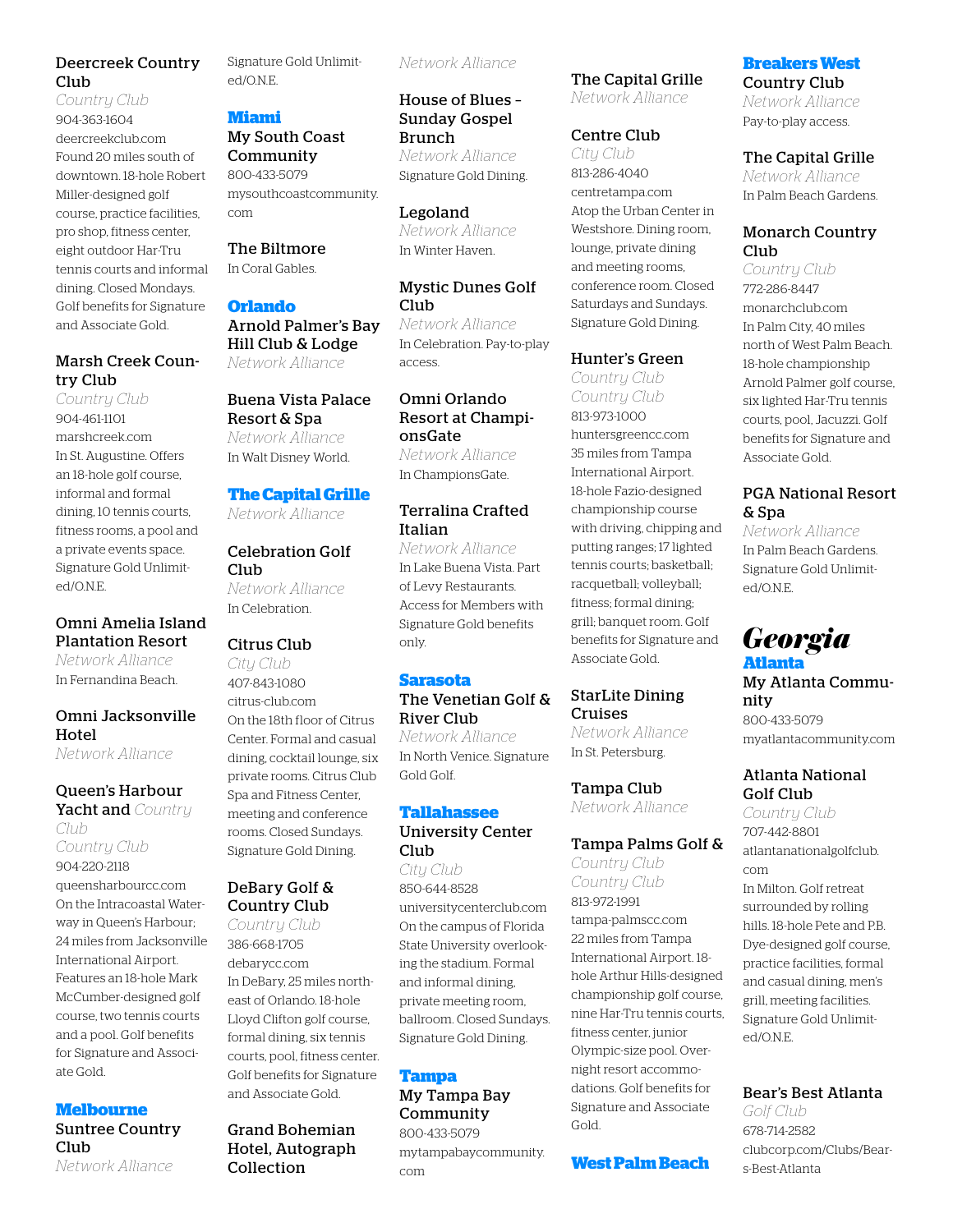Features 18 of Jack Nicklaus' favorite holes from his own designs around the world. Clubhouse includes Nicklaus memorabilia, dining facilities, outdoor pavilion, pro shop. Signature Gold Golf.

#### Bentwater Golf Club

*Country Club* 770-529-9554 bentwatergc.com In Acworth. Near Marietta and Kennesaw. 18-hole golf course, dining, banquet room, pro shop.

#### Braelinn Golf Club

*Country Club* 770-631-3100 braelinngc.com In Peachtree City. 25 miles south of Hartsfield-Jackson Atlanta International Airport. 18-hole golf course, practice facility, casual dining, pool, four tennis courts. Closed Wednesdays.

#### Brookfield Country Club

*Country Club* 770-993-1990 brookfieldcountryclub. com In Roswell, 35 miles north of Hartsfield-Jackson Atlanta International Airport. 18-hole course, casual dining, private events space, pool, fitness and tennis centers, golf performance center with FlightScope technology. Closed Mondays. Signature Gold Unlimited/O.N.E.

#### Brookstone Golf & Country Club

*Country Club* 770-425-8500 brookstonecc.com In Acworth, about 30 miles northwest of Atlanta. 18-hole course, eight tennis courts, two pools, casual and upscale dining options. Signature Gold

Unlimited/O.N.E.

#### Buckhead Club

*City Club* 404-262-2262 buckhead-club.com On the 26th floor of the Sovereign Building. Dining room, lounge, meeting and conference rooms, fitness center. Closed Sundays. Signature Gold Dining.

#### Canongate I Golf Club

*Country Club* 770-463-3342 canongate1gc.com In Sharpsburg. 20 miles southwest of Hartsfield-Jackson Atlanta International Airport. 36 holes of golf, main and private dining rooms, pool, two tennis courts.

#### The Capital Grille

*Network Alliance*

#### Chapel Hills Golf Club

*Country Club* 770-949-0030 chapelhillsgc.com In Douglasville. 25 miles northwest of Hartsfield-Jackson Atlanta International Airport. 18 hole golf course, main and private dining rooms, pool, four tennis courts.

#### Commerce Club

*City Club* 404-222-0191 commerceclubatlanta. com On the 49th floor of 191 Peachtree Tower in downtown Atlanta. Two main dining rooms, seven private meeting rooms, bar and lounge. Closed Saturdays and Sundays. Signature Gold Dining.

#### Country Club of the South

*Country Club* 770-475-1803

thecountryclubofthesouth.com In Johns Creek, 36 miles from Hartsfield-Jackson Atlanta International Airport. 18-hole Jack Nicklaus-designed championship golf course. Four-bedroom villa, 12 tennis courts, fitness center, pro shop, junior Olympic-size pool. Closed Mondays. Signature Gold Golf.

#### Currahee Club

*Network Alliance* In Toccoa. Signature Gold Unlimited/O.N.E.

#### Eagle's Landing

*Country Club Country Club* 770-389-2000 eagleslandingcc.com In Stockbridge, 20 miles south of downtown Atlanta. 27-hole Tom Fazio-designed golf course. Pro shop, eight tennis courts, two pools, informal dining. Golf benefits for Signature and Associate Gold.

#### Eagle Watch Golf Club

*Country Club* 770-591-1000 eaglewatchgc.com In Woodstock. Set in the foothills of the Blue Ridge Mountains. 18-hole Arnold Palmer-designed golf course, dining room, garden room, lounge.

#### Flat Creek Country Club

*Country Club* 770-487-8140 flatcreekcc.com In Peachtree City. 23 miles south of Hartsfield-Jackson Atlanta International Airport. 27 holes of golf, practice facilities, main and private dining rooms, pool, private events facilities. Closed Mondays.

Glen-Ella Springs Inn

*Network Alliance* In Clarkesville.

#### Governors Gun Club

*Network Alliance* In Kennesaw and Powder Springs.

#### Intercontinental

Buckhead Atlanta *Network Alliance*

#### Jonpaul's Tonsorial and Spa Services

*Network Alliance* In Johns Creek.

#### Laurel Springs Golf Club

*Country Club* 770-884-0065 laurelspringsclub.com In Suwanee, 27 miles north of Atlanta. 18-hole Jack Nicklaus-designed golf course, driving range and practice facilities. Informal dining, bar and lounge, Nicklaus library, pro shop, locker rooms. Golf benefits for Signature and Associate Gold.

#### The Manor Golf & Country Club

*Country Club* 770-810-3175 manorgcc.com In Milton. 18-hole golf course — Georgia's only Tom Watson-designed championship course, formal and casual dining, aquatic center featuring junior Olympic-size pool, tennis center with 16 courts. Signature Gold Unlimited/O.N.E.

#### Mirror Lake Golf Club

*Country Club* 770-459-5599 mirrorlakegc.com In Villa Rica. 36 holes of golf, dining room, patio with views of Mirror Lake, pool, four tennis courts.

Olde Atlanta Golf

#### Club

*Country Club* 770-497-0097 oldeatlantagc.com In Suwanee. 18-hole Arthur Hills-designed golf course, practice facilities, casual dining, private events facilities.

#### The Peachtree Club

*Network Alliance* In Midtown Atlanta.

#### Planterra Ridge Golf Club

*Country Club* 770-487-8141 planterraridgegc.com In Peachtree City. 27 miles south of Hartsfield-Jackson Atlanta International Airport. 18-hole golf course, practice facilities, dining room, pool. Closed Tuesdays.

#### Polo Golf & Country Club

*Country Club*

770-887-7656 pologolfandcountryclub. com

In Cumming. 18-hole Joe Lee-designed golf course, practice facilities, dining, swim center with pools and waterslide, tennis center with 10 courts. Closed Mondays. Signature Gold Unlimited/O.N.E.

#### The Ritz-Carlton, Atlanta

*Network Alliance*

#### Six Flags Over Georgia *Network Alliance*

Six Flags White Water *Network Alliance*

#### Sun City Peachtree Golf Club

*Network Alliance* 678-242-1933 suncitypeachtreegolf.com In Griffin. 18-hole golf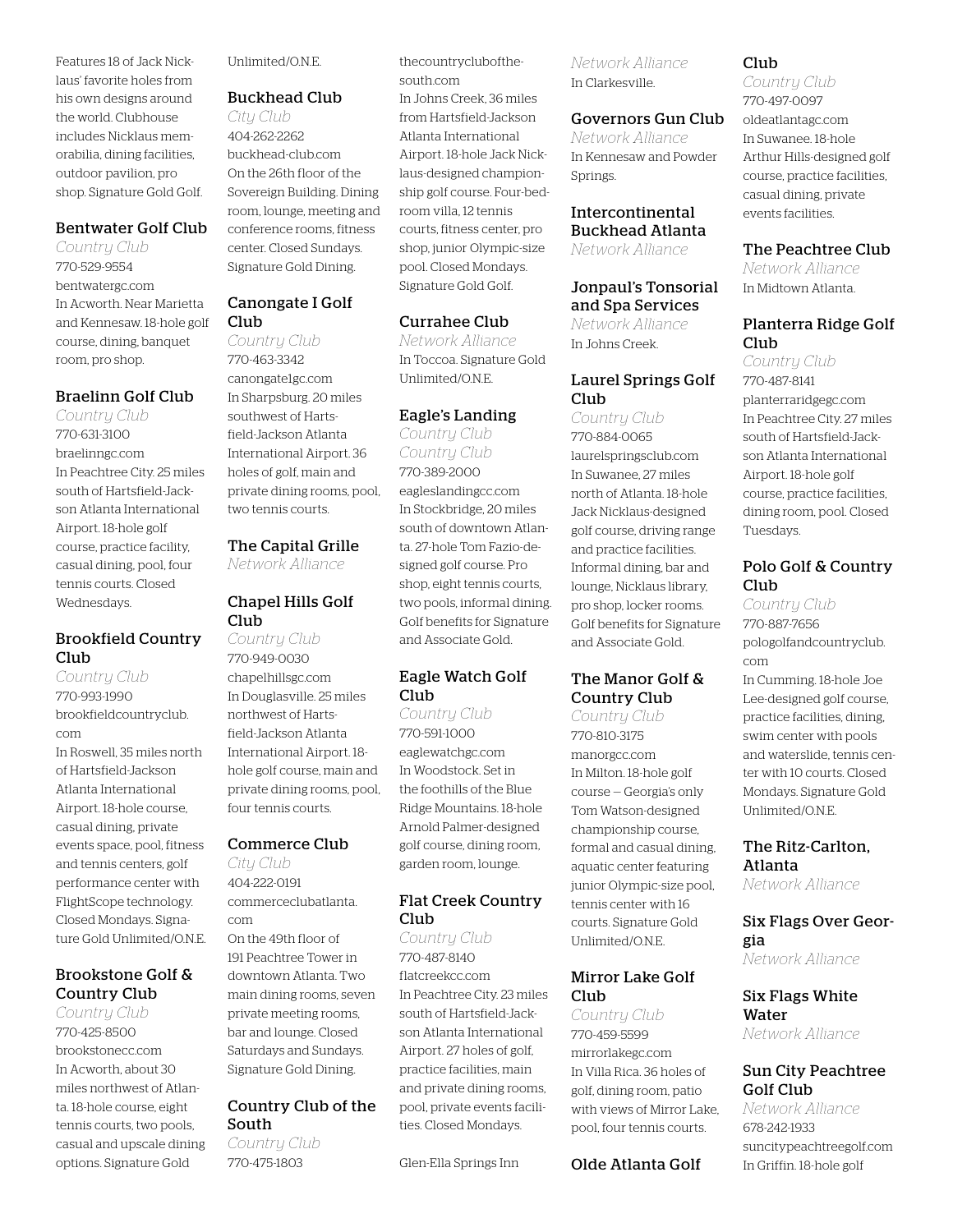course, practice facilities, dining room, bar, private events facilities.

Sunset Hills *Country Club Network Alliance* In Carrollton. Signature Gold Unlimited/O.N.E. Golf.

#### Waldorf Astoria Atlanta *Network Alliance*

#### White Columns

*Country Club Country Club* 770-343-9025 whitecolumnscountryclub.com In Milton. 18-hole Tom Fazio-designed golf course, dining, tennis complex with 10 courts, outdoor swim center, fitness facilities. Closed Mondays. Signature Gold Unlimited/O.N.E.

#### White Oak Golf Club

*Country Club* 770-251-6700 whiteoakgc.com In Newnan. 27 miles south of Hartsfield-Jackson Atlanta International Airport. 36-hole golf course, dining room, private dining room, four tennis courts, pool.

#### Whitewater Creek

*Country Club Country Club* 770-460-0877 whitewatercreekcc.com In Fayetteville. 20 miles south of Hartsfield-Jackson Atlanta International Airport. 18-hole Arnold Palmer-designed golf course, main and private dining rooms, private events facilities. Closed Thursdays.

The Whitley *Network Alliance*

#### Windermere Golf

Club

*Country Club* 678-513-1000 windermeregc.com In Cumming. 18-hole Davis Love III-designed golf course, dining room, private events facilities.

#### **Augusta** Green Boundary

Club<sub>1</sub> *Network Alliance* In Aiken, South Carolina. Access for dining.

The Pinnacle Club *Network Alliance*

#### The Willcox

*Network Alliance* In Aiken, South Carolina.

#### Woodside Planta-

tion *Country Club Country Club* 803-649-3383 woodside-plantation.com In Aiken, South Carolina. 30 miles from Augusta Regional Airport in Woodside Plantation. three golf courses, 10 tennis courts, two pools. Closed Mondays. Green fees apply to all members during Masters week.

#### **Columbus**

*Country Club* of Columbus *Network Alliance* Signature Gold Unlimited/O.N.E. Golf.

#### **Macon**

Healy Point *Country Club Country Club* 478-743-1495 healypointcc.com 18-hole Gary Player-designed golf course, formal and casual dining, tennis complex with 10 courts, pool, fitness facilities. Closed Tuesdays.

River Forest Golf Club

#### *Country Club*

478-974-0974 riverforestgc.com In Forsyth. 25 miles northwest of Macon. 18-hole golf course, dining room, access to pool, tennis, and fitness facilities. Closed Mondays.

#### **Savannah**

Mansion on Forsyth Park *Network Alliance*

**Valdosta** Kinderlou Forest Golf Club *Network Alliance*

Signature Gold Unlimited/O.N.E. Golf.

## *Hawaii*

**Maui** Dunes at Maui Lani Golf Course *Network Alliance*

**Oahu** Hawaii Prince Golf Club *Network Alliance*

Mid-Pacific *Country Club Network Alliance* In Kailua. Signature Gold Unlimited/O.N.E.

Prince Waikiki *Network Alliance*

## *Idaho*

**Idaho Falls** Idaho Falls *Country Club* **NEW** *Network Alliance*

Signature Gold Unlimited/O.N.E. Golf.

Pocatello Juniper Hills *Country Club Network Alliance* Signature Gold Unlimited/O.N.E. Golf.

## *Illinois* **Champaign**

Urbana *Country Club Network Alliance* In Urbana. Signature Gold Unlimited/O.N.E.

#### **Chicago**

My Chicago Community 800-433-5079 mychicagocommunity. com

Autobahn *Country Club Network Alliance* In Joliet. Premier motorsports club.

The Capital Grille *Network Alliance* Locations in Chicago, Lombard and Rosemont.

#### The Carlton Club at Ritz-Carlton, Chicago *Network Alliance* Spa access only.

Chicago Elite Private Yacht Charters *Network Alliance*

Club Quarters Hotel *Network Alliance*

Crystal Lake *Country Club Network Alliance* In Crystal Lake. Signature Gold Unlimited/O.N.E. Golf

The Drake Hotel *Network Alliance*

House of Blues – Foundation Room *Network Alliance* Access for Signature and Associate Gold only.

#### House of Blues – Sunday Gospel Brunch *Network Alliance*

Signature Gold Dining.

#### The Metropolitan

*City Club* 312-876-3200 metclubchicago.com On the 66th and 67th floors of the Willis Tower in the financial district. Dining room, 16 private rooms, grill, wine bar, meeting and conference rooms, fitness center. Closed Sundays. Signature Gold Dining.

#### Mid-America Club

*City Club* 312-861-1100 midamclub.com Atop the 80th floor of the Aon Center. Dining room, grill, lounge, 8,500-squarefoot ballroom, private dining and conference rooms. Signature Gold Dining.

Midlothian *Country Club Network Alliance*

In Midlothian. Signature Gold Unlimited/O.N.E.

Mystic Blue Cruises *Network Alliance*

Odyssey Cruises *Network Alliance*

Ravinia Green *Country Club Country Club* 847-945-6200 raviniagreen.com In Riverwoods, about 15 miles north of O'Hare International Airport. 18-hole golf course with caddy services, tennis courts, pools, casual and formal dining. Signature Gold Unlimited/O.N.E.

Ritz-Carlton, Chicago *Network Alliance*

Rolling Green *Country Club Country Club*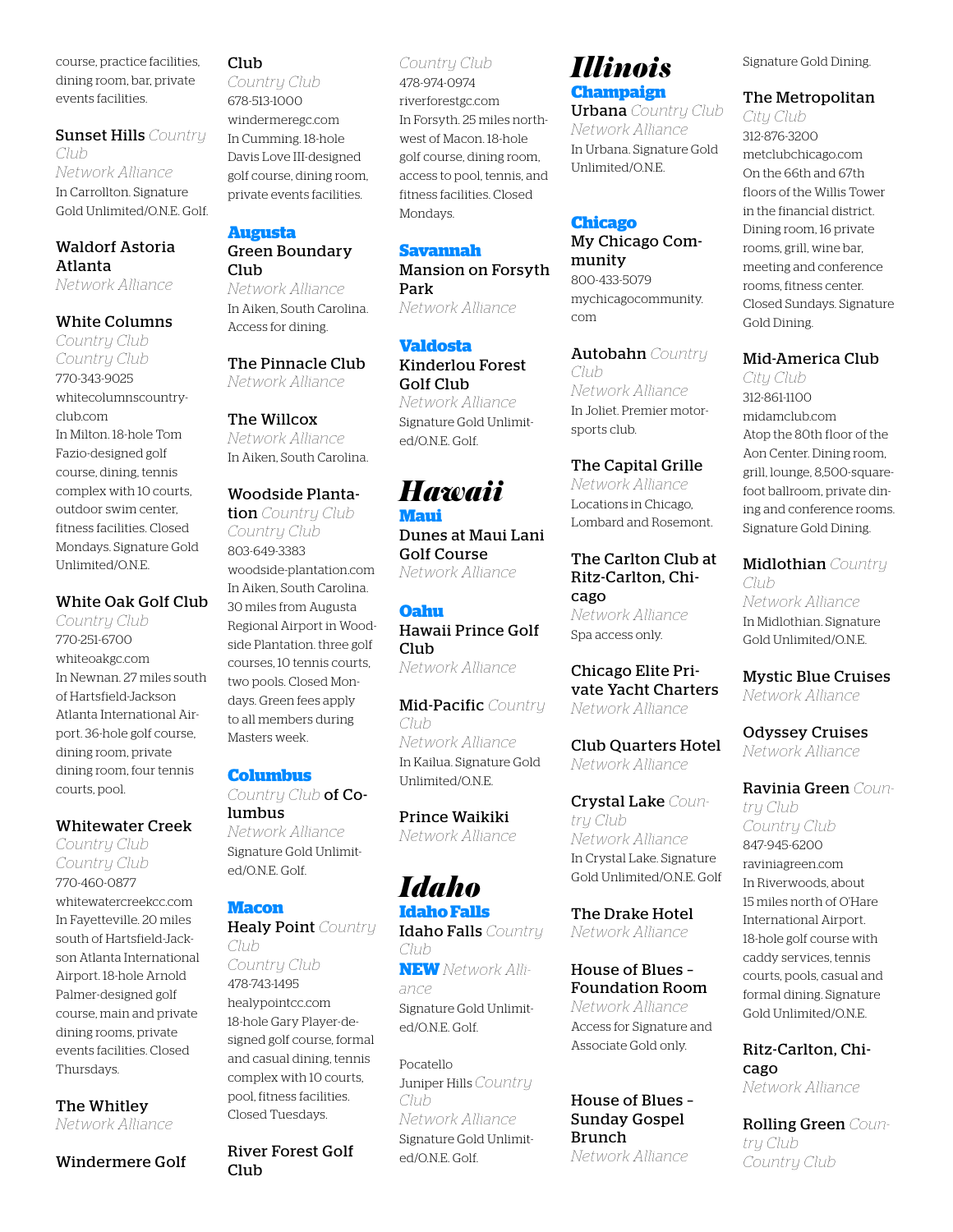847-243-0400 rollinggreencc.com In Arlington Heights, about 12 miles north of O'Hare International Airport. 18-hole golf course with caddy services, pool, fitness center, casual and formal dining. Signature Gold Unlimited/O.N.E.

#### Seadog Cruises

*Network Alliance*

Six Flags Great America *Network Alliance*

Spiaggia *Network Alliance* Part of Levy Restaurants.

Spirit of Chicago *Network Alliance*

White Eagle Golf Club *Network Alliance* In Naperville.

#### **Peoria**

*Country Club* of Peoria *Network Alliance* Signature Gold Unlimited/ONE.

#### **Rockford**

Rockford *Country Club Network Alliance* Signature Gold Unlimited/O.N.E.

#### *Indiana* **Evansville**

Rolling Hills *Country Club Network Alliance* In Newburgh. Signature Gold Unlimited/O.N.E.

#### **Fort Wayne**

Orchard Ridge *Country Club Network Alliance* Signature Gold Unlimited/O.N.E.

#### **Indianapolis**

Broadmoor *Country* 

*Club Network Alliance* Signature Gold Unlimited/O.N.E.

#### The Capital Grille

*Network Alliance*

#### Hawthorns Golf &

*Country Club Network Alliance* In Fishers. Signature Gold Golf.

Omni Severin Hotel *Network Alliance*

#### Skyline Club

*City Club* 317-263-5000 skyline-indy.com On the 36th floor of the One American Square building downtown. Main dining room, bar and grill, four private dining rooms. Closed Sundays. Signature Gold Dining.

#### West Lafayette Golf

and *Country Club Network Alliance* In West Lafayette. Signature Gold Unlimited/O.N.E.

#### **South Bend**

Knollwood *Country Club Country Club* 574-277-1541 knollwoodclub.com In Granger, north of Notre Dame. Two golf courses, driving range, indoor and outdoor pools, 10 tennis courts. Dining, golf shop, fitness center.

#### **Terre Haute**

*Country Club* of Terre Haute *Network Alliance* Signature Gold Unlimited/O.N.E.

#### *Iowa* **Davenport**

Davenport *Country Club Network Alliance* In Pleasant Valley. Signature Gold Unlimited/O.N.E.

#### **Des Moines**

Des Moines Embassy Club *Network Alliance*

Glen Oaks *Country Club Network Alliance* In West Des Moines. Golf benefits for Signature and Associate Gold.

## *Kansas*

**Kansas City** Lawrence *Country Club Network Alliance* In Lawrence. Signature Gold Unlimited/O.N.E.

#### Nicklaus Golf Club at LionsGate

*Country Club* 913-402-1000 nicklausgolflg.com In Overland Park, 10 miles southwest of Kansas City, Mo. 18-hole Jack Nicklaus-designed golf course, practice facilities, pool, 21,000-square-foot clubhouse, pro shop, conference room, informal dining room, casual bar and grill, private dining room. Closed Mondays. Signature Gold Golf.

#### **Wichita**

#### Reflection Ridge Golf Club

*Network Alliance* Signature Gold Unlimited/O.N.E.

## *Kentucky*

**Bowling Green** Indian Hills *Country Club*

*Network Alliance* Signature Gold Unlimited/O.N.E.

**Hebron** See Cincinnati.

#### **Louisville**

GlenOaks *Country Club Network Alliance* In Prospect. Signature Gold Unlimited/O.N.E.

Omni Louisville Hotel *Network Alliance*

Owensboro *Network Alliance*

#### Persimmon Ridge Golf Club

*Network Alliance* Signature Gold Unlimited/O.N.E.

#### Polo Fields Golf & *Country Club Network Alliance*

Signature Gold Unlimited/ONE.

#### The Pearl Club

*Network Alliance* Signature Gold Unlimited/O.N.E.

## *Louisiana* **Lafayette**

Carriage House Hotel

#### **Lake Charles**

Lake Charles *Country Club Network Alliance* Signature Gold Unlimited/O.N.E.

#### Many Cypress Bend Resort

Signature Gold Unlimited/ONE

#### **New Orleans**

Beau Chene *Country Club Network Alliance* In Mandeville. Signature Gold Unlimited/O.N.E.

#### Chateau Golf &

*Country Club Network Alliance* In Kenner. Signature Gold Unlimited/O.N.E.

#### Emeril's

*Network Alliance* Receive VIP access and service at Emeril's New Orleans and NOLA restaurants.

#### Hotel Monteleone

*Network Alliance*

#### House of Blues – Foundation Room

*Network Alliance* Access for Signature and Associate Gold only.

#### House of Blues – Sunday Gospel Brunch

*Network Alliance* Signature Gold Dining.

#### The Ritz-Carlton, New Orleans *Network Alliance*

## *Maryland*

**Baltimore** The Capital Grille *Network Alliance*

#### Eagle's Nest *Country Club*

*Network Alliance* In Phoenix, 21 miles north of Baltimore. 18-hole golf course, casual and upscale dining, eight Har-Tru outdoor tennis courts, Olympic-size pool, private event space. Closed Mondays. Signature Gold Unlimited/O.N.E.

*Network Alliance*

*Network Alliance*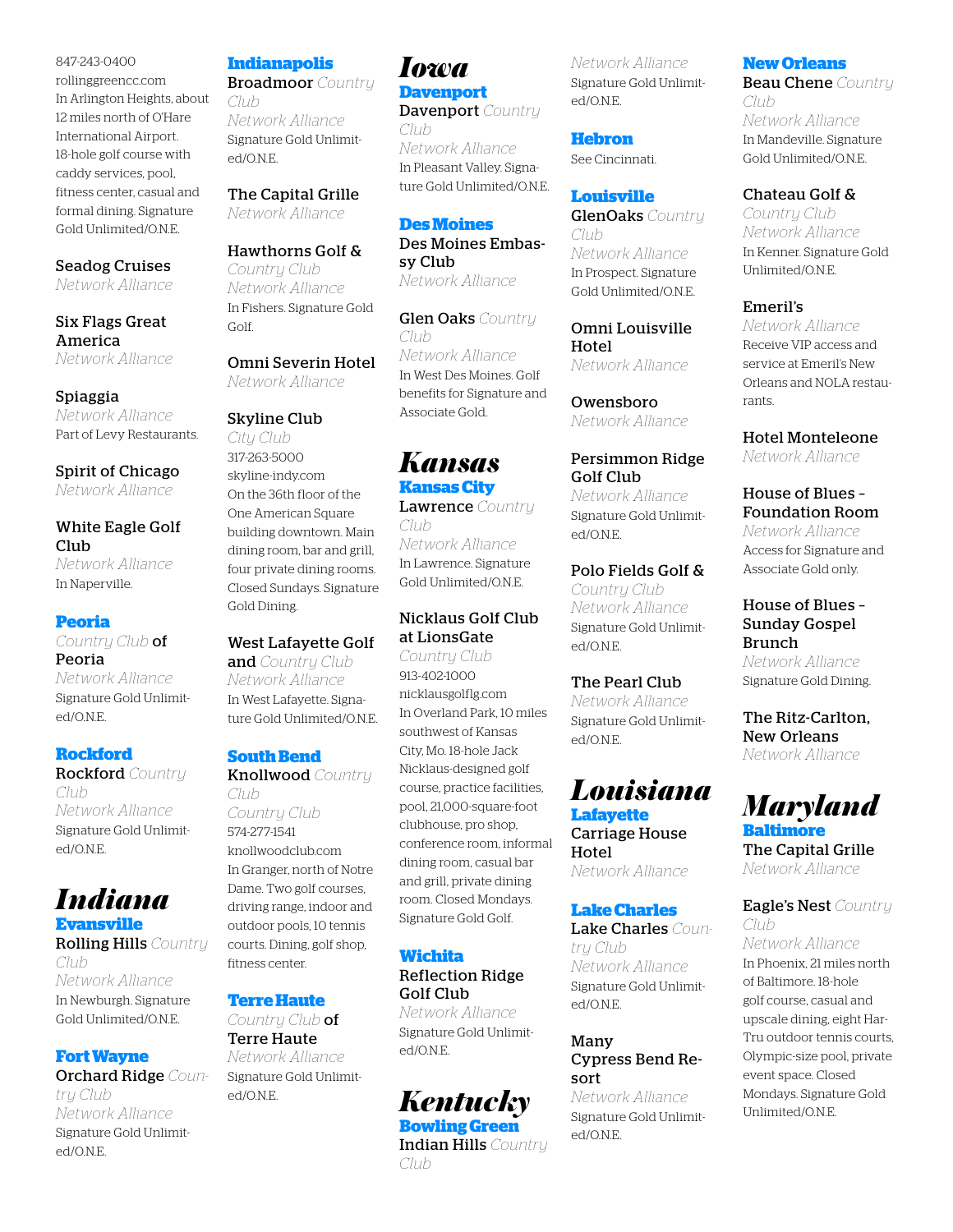#### The Golf Club at South River *Country Club* In Edgewater

Six Flags America

*Network Alliance*

Spirit of Baltimore *Network Alliance*

Rockville *See Washington, D.C.*

## *Massachu-*

#### *setts* **Boston** My New England Community 800-433-5079 mynewenglandcommunity.com

#### Boston College Club

*City Club* 617-946-2828 bostoncollegeclub.com On the 36th floor of the Bank of America Financial Building in the financial district. Formal and informal dining, bar and lounge, meeting and conference rooms. Closed Saturdays and Sundays. Signature Gold Dining.

#### The Capital Grille

*Network Alliance* In Boston and Chestnut Hill.

Club Quarters Hotel *Network Alliance*

#### House of Blues – Foundation Room

*Network Alliance* Access for Signature and Associate Gold only.

Ipswich *Country Club Country Club* 978-356-4822 ipswichclub.com In Ipswich, 30 miles northeast of Boston. 18-hole

championship golf course designed by Robert Trent Jones. Six Har-Tru tennis courts, pro shop, fitness center, pool, sauna, steam room, whirlpool. Closed Mondays.

Odyssey Cruises *Network Alliance*

Seaport Elite Yacht Charter *Network Alliance*

Spirit of Boston *Network Alliance*

#### **Cape Cod** Ocean Edge Resort & Club

*Network Alliance* In Brewster.

#### The Ridge Club

*Country Club* 508-428-6800 In Sandwich. 18-hole Robert von Hagge-designed course, two Har-Tru tennis courts, swimming complex, upscale and casual dining. Signature Gold Unlimited/O.N.E.

## *Michigan*

**Detroit** My Detroit Community 800-433-5079 mydetroitcommunity.com

The Capital Grille *Network Alliance*

#### Dearborn Racquet & Health Club

*Network Alliance* In Dearborn.

Oak Pointe *Country Club Country Club*

810-229-4554 oak-pointe.com In Brighton, 30 miles west of Detroit. 18-hole Arthur Hills-designed golf course and 18-hole private championship course. Four lighted tennis courts, fitness center, pool. Closed Mondays.

#### Oakhurst Golf &

*Country Club Country Club* 248-391-3300 oakhurstgolf.com In Clarkston. Arthur Hills-designed course. Three-story clubhouse includes dining options, meeting rooms, private event spaces, and pro shop. Signature Gold Unlimited/O.N.E.

#### Skyline Club

*City Club* 248-350-9898 theskylineclub.com In Southfield, 15 miles north of Detroit, on the 28th floor of the Town Center Building. Dining, lounge, private workspaces, fitness center. Closed Saturdays and Sundays. Signature Gold Dining.

#### TPC Michigan

*Country Club* 313-436-3000 clubcorp.com/Clubs/ TPC-Michigan In Dearborn. 18-hole Jack Nicklaus Signature course, casual dining, bar, lounge, locker rooms, private events space. Closed Mondays. Signature Gold Unlimited/O.N.E.

#### University Club of Michigan State University *Network Alliance*

In Lansing.

#### **Grand Rapids**

Cork Wine & Grille *Network Alliance*

FireRock Grille *Network Alliance* In Caledonia.

Macatawa Golf Club

*Network Alliance* In Holland.

Rush Creek Bistro *Network Alliance* In Grandville.

StoneWater *Country Club Network Alliance* In Caledonia.

Sunnybrook *Country Club Network Alliance* In Grandville.

Thousand Oaks Golf Club *Network Alliance*

Watermark *Country Club Network Alliance* Signature Gold Unlimited/O.N.E.

#### *Minnesota* **Minneapolis** The Capital Grille

*Network Alliance*

Dellwood *Country Club Network Alliance* In Dellwood. Signature Gold Unlimited/O.N.E.

Medina Golf & *Country Club*

*Country Club* 763-478-6021 medinagolfcc.com In Medina, 20 miles west of downtown Minneapolis. Family pool, 18 holes of championship golf, nine-hole short course, four Har-Tru tennis courts, dining options. Closed Mondays. Signature Gold Unlimited/O.N.E.

Rochester *Network Alliance*

Somerby Golf Club *Network Alliance* In Byron. Signature Gold

Unlimited/O.N.E.

## *Mississip-*

*pi* **Biloxi** The Oaks Golf Club **NEW** *Network Alliance*

In Pass Christian. Signature Gold Unlimited/O.N.E. Golf.

#### **Hattiesburg**

Canebrake *Country Club Network Alliance* 601-271-2010 Signature Gold Unlimited/O.N.E.

#### **Jackson**

Lake Caroline Golf Club

*Network Alliance* In Madison. Signature Gold Unlimited/O.N.E.

#### Patrick Farms Golf Club

*Network Alliance* In Pearl.

Whisper Lake *Country Club Network Alliance* In Madison.

## *Missouri*

#### **Columbia** The Club at Old Hawthorne

*Network Alliance* Signature Gold Unlimited/O.N.E.

#### **Joplin** Twin Hills Golf &

*Country Club Network Alliance* Signature Gold Unlimited/O.N.E.

#### **Lake of the Ozarks** The Club at Porto Cima *Network Alliance*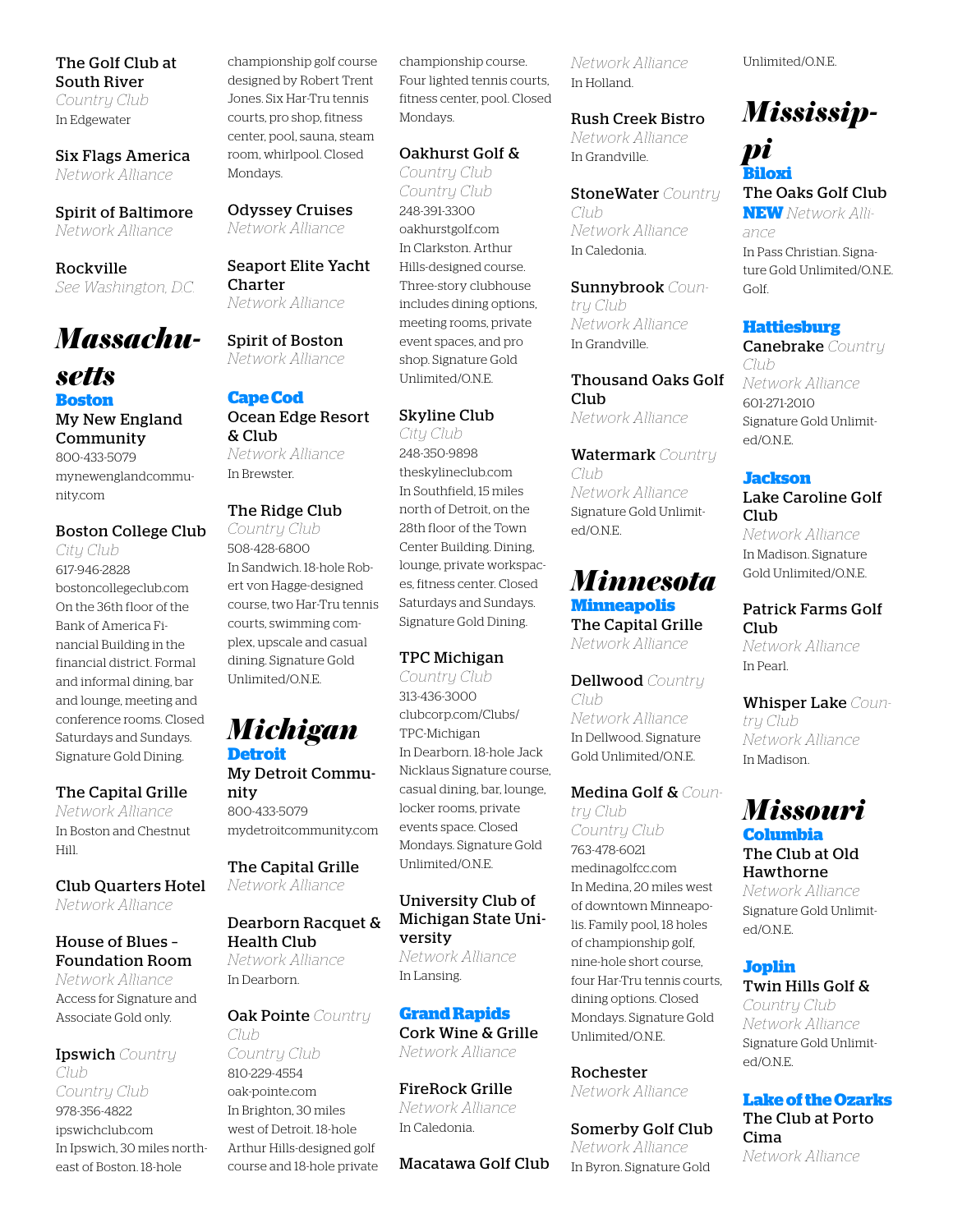Signature Gold Golf. Accepts your MemberCard.

#### Lake of the Ozarks Marina

*Network Alliance* Part of Forever Resorts.

#### The Lodge of Four Seasons

*Network Alliance* In Lake Ozark.

#### **Kansas City**

The Capital Grille *Network Alliance*

#### Nicklaus Golf Club at LionsGate

*Country Club* 913-402-1000 In Overland Park, Kansas. See Kansas City, Kansas.

#### **Springfield**

Millwood Golf & Racquet Club *Network Alliance*

In Ozark. Signature Gold Unlimited/O.N.E.

#### **St. Louis**

The Club at Porto Cima *Network Alliance*

In Sunrise Beach. Signature Gold Golf.

#### *Country Club* at the Legends

*Network Alliance* In Eureka. Signature Gold Unlimited/O.N.E.

#### Missouri Athletic Club<sub>1</sub>

*Network Alliance* Signature Gold Dining.

Six Flags St. Louis *Network Alliance*

#### WingHaven *Country Club Network Alliance* In O'Fallon. Signature Gold Unlimited/O.N.E.

*Montana* **Bozeman**

Riverside Country Club

*Network Alliance* Signature Gold Unlimited/O.N.E. Golf.

#### Butte Butte Country Club

*Network Alliance* Signature Gold Unlimited/O.N.E. Golf.

## **Missoula**

The Ranch Club *Network Alliance* Signature Gold Unlimited/O.N.E. Golf.

## *Nebraska*

**Omaha** Champions Run *Country Club*

Signature Gold Unlimited/O.N.E.

#### **Scottsbluff**

#### Scotts Bluff Country Club

*Network Alliance* Signature Gold Unlimited/O.N.E. Golf.

#### *Nevada* **Las Vegas**

Aria Resort & Casino *Network Alliance*

#### Bear's Best Las Vegas

*Golf Club* 702-804-8500 clubcorp.com/Clubs/Bears-Best-Las-Vegas 10 miles west of the Las Vegas Strip. Features 18 of Jack Nicklaus' favorite holes from his own designs around the world. Clubhouse includes Nicklaus memorabilia, dining facilities, and pro shop. Signature Gold Golf.

#### Bellagio *Network Alliance*

Callville Bay Resort & Marina *Network Alliance* In Lake Mead. Part of Forever Resorts.

Canyon Gate *Country Club Country Club* 702-363-0303 canyon-gate.com In Canyon Gate, 8 miles west of the Las Vegas Strip. 18-hole golf course, four tennis courts, pool, fitness center. Golf benefits for Signature and Associate Gold.

The Capital Grille *Network Alliance*

#### Charlie Palmer Group

*Network Alliance* Receive VIP access and service at Charlie Palmer's Aureole and Charlie Palmer Steak restaurants.

Citizens Kitchen & Bar *Network Alliance*

#### Cottonwood Cove Resort & Marina *Network Alliance*

In Lake Mojave. Part of Forever Resorts.

#### Del Frisco's Double Eagle Steakhouse *Network Alliance*

VIP access and service at Del Frisco's.

#### Emeril's

*Network Alliance* Receive VIP access and service at Emeril's New Orleans Fish House, Delmonico Steakhouse, and Table 10 restaurant.

## Fix Restaurant

*Network Alliance*

#### House of Blues – Foundation Room

*Network Alliance* Access for Signature and Associate Gold only.

#### House of Blues – Sunday Gospel Brunch

*Network Alliance* Signature Gold Dining.

Le Cirque *Network Alliance*

Mandalay Bay Resort & Casino *Network Alliance*

MGM Grand Hotel and Casino *Network Alliance*

The Mirage *Network Alliance*

New York New York *Network Alliance*

**NEW** Reflection Bay Golf Club *Network Alliance* In Henderson. Signature

Searsucker *Network Alliance*

Gold Unlimited/O.N.E.

#### The Signature at MGM Grand *Network Alliance*

Stack Restaurant *Network Alliance*

Stirling Club *Network Alliance*

#### Temple Bar Marina

*Network Alliance* In Lake Mead. Part of Forever Resorts.

Vdara Hotel & Spa *Network Alliance*

#### **Reno**

Charlie Palmer Group *Network Alliance* Receive VIP access and service at Charlie Palmer Steak restaurants.

Hyatt Regency Lake Tahoe Resort, Spa and Casino *Network Alliance*

In Incline Village.

Somersett Golf and Country Club *Network Alliance* Signature Gold Golf.

## *New Hampshire*

**Manchester** Omni Mount *Network Alliance*

The One Hundred Club *Network Alliance* In Portsmouth.

Washington Resort *Network Alliance* In Bretton Woods.

## *New Jersey* **Trenton**

Cherry Valley Country Club

*Country Club* 609-466-4244 cherryvalleycc.com In Skillman. About 8 miles north of historic Princeton. 18-hole Rees Jones golf course set along Bedens Brook, seven tennis courts, Olympic-size pool. Closed Mondays. Signature Gold Golf.

#### Six Flags Great Adventure

*Network Alliance* In Jackson, N.J.

Six Flags Hurricane Harbor *Network Alliance* In Jackson, N.J.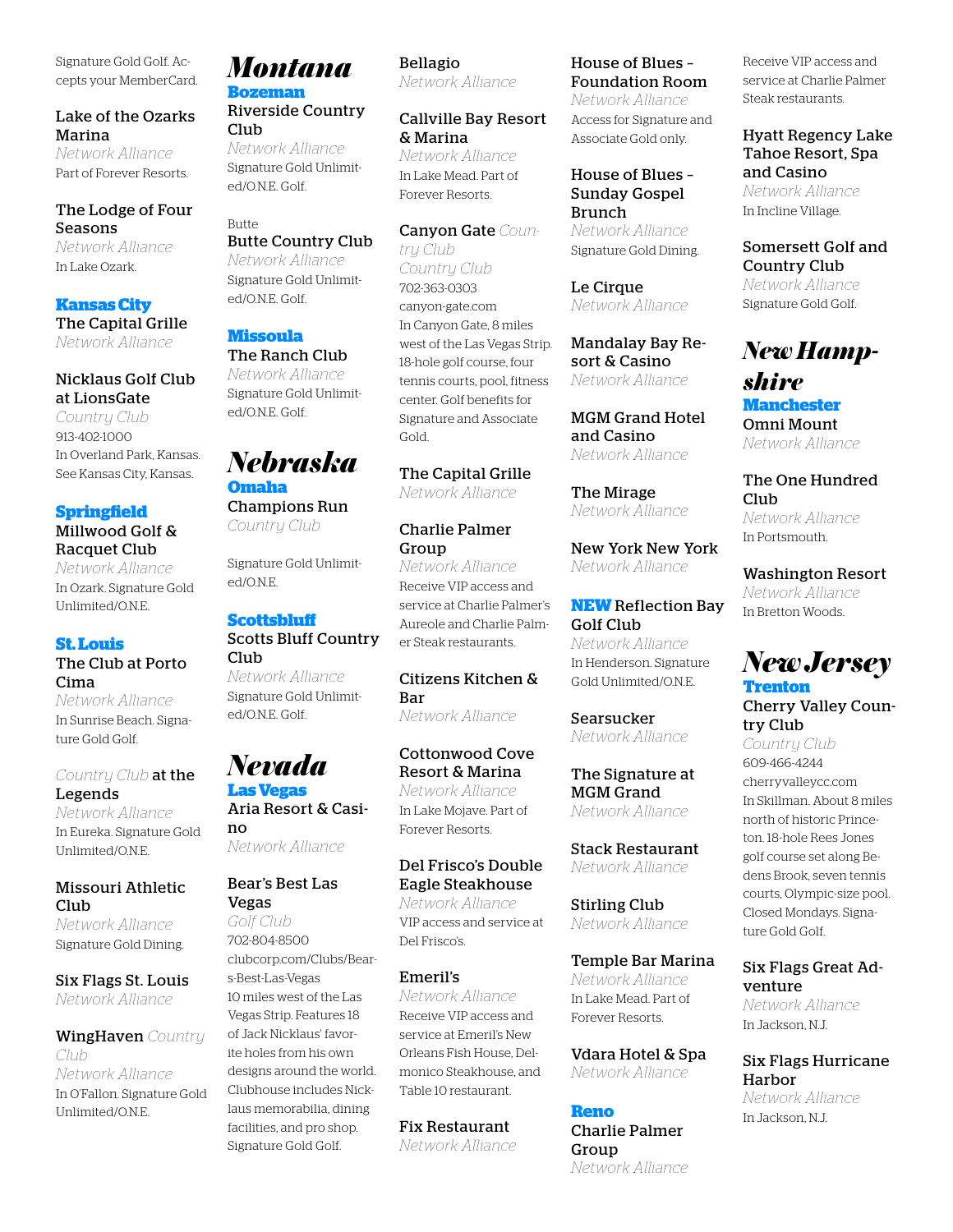## *New Mexico*

**Albuquerque**

Canyon Club at Four Hills *Network Alliance* Signature Gold Golf.

#### **Las Cruces**

Picacho Hills Country Club *Network Alliance* Signature Gold Golf.

#### **Santa Fe**

La Posada de Santa Fe, a Tribute Portfolio Luxury Collection Resort & Spa *Network Alliance*

#### *New York* **Albany**

The Edison Club *Network Alliance* In Rexford. Signature Gold Unlimited/O.N.E. Golf

The Great Escape *Network Alliance*

#### Six Flags' park In Lake George. *Network Alliance*

#### **Jamestown**

See Erie, Pa.

#### **Long Island**

Engineers Country Club

*Network Alliance* In Roslyn Harbor. Signature Gold Unlimited/O.N.E.

#### The Hamlet Golf & Country Club

*Country Club* 631-499-5200 hamletgolfandcountryclub.com In Commack, 14 miles northwest of Long Island MacArthur Airport. 18-hole golf course, eight tennis courts, pool, pro shop, fitness center, informal dining. Closed Mondays. Signature Gold Golf.

#### Willow Creek Golf & Country Club

*Golf Club* 631-474-9200 hamletwillowcreek.com In Mt. Sinai, 18 miles northwest of Long Island MacArthur Airport. 18 hole golf course, pro shop, informal dining. Signature Gold Golf.

#### Wind Watch Golf & Country Club

*Golf Club* 631-232-9850 hamletwindwatch.com In Hauppauge, 8 miles northwest of Long Island MacArthur Airport. 18 hole golf course, pro shop, informal dining. Signature Gold Golf.

#### **Rochester**

#### Ridgemont Country Club *Network Alliance* Signature Gold Unlimited/O.N.E. Golf.

#### **New York City** Anglebrook Golf

Club *Network Alliance* In Lincolndale. Signature Gold Unlimited/O.N.E.

#### The Athletic & Swim Club at Equitable Center

*Sports Club* 212-265-3490 athleticswim.com Midtown location. World-class fitness area, 25-yard indoor pool, group exercise classes, personal training, massage, quick snack bistro. Adults only — 16 and older.

#### Bateaux New York *Network Alliance*

The Beard House *Network Alliance* In Greenwich Village.

#### *Network Alliance*

The Capital Grille *Network Alliance* In Manhattan; Stamford, Conn.

#### Charlie Palmer Group

*Network Alliance* Receive VIP access and service at Charlie Palmer's Aureole restaurant.

Club Quarters Hotel, Midtown *Network Alliance*

Club Quarters Hotel, World Trade Center *Network Alliance*

Del Frisco's *Network Alliance* VIP access and service at Del Frisco's.

Fiddler's Elbow Country Club *Network Alliance*

Manhattan Elite Yachts *Network Alliance*

The Michelangelo Hotel *Network Alliance*

Omni Berkshire Place *Network Alliance*

Spirit of New Jersey *Network Alliance*

Spirit of New York *Network Alliance*

*North Car-*

*olina* **Asheville** Hendersonville Country Club *Network Alliance* In Hendersonville. Signature Gold Unlimited/O.N.E.

#### Inn on Biltmore Estate

*Network Alliance* In the Blue Ridge Mountains.

Omni Grove Park Inn *Network Alliance*

**Charlotte** The Capital Grille *Network Alliance*

Charlotte *City Club Network Alliance* Signature Gold Dining.

Charlotte Motor Speedway *Network Alliance*

Chetola Resort at Blowing Rock *Network Alliance* In Blowing Rock.

Cleveland Country Club<sub></sub> *Network Alliance* In Shelby. Signature Gold Unlimited/O.N.E. Golf.

Del Frisco's *Network Alliance* VIP access and service at Del Frisco's.

#### Firethorne Country Club

*Country Club* 704-243-2433 firethornecountryclub. com

In Marvin, about 20 miles south of Charlotte. 18-hole Tom Jackson-designed golf course, casual and formal dining, private events space, 10 tennis courts, four pools. Signature Gold Unlimited/O.N.E.

#### Omni Charlotte Hotel

*Network Alliance*

River Run Country **Club** *Network Alliance*

704-892-4633 In Davidson. Signature Gold Unlimited/O.N.E.

#### TPC Piper Glen

*Country Club* 704-846-1212 clubcorp.com/Clubs/TPC-Piper-Glen 18-hole Arnold Palmer-designed golf course, dining, tennis courts, pool, fitness center. Signature Gold Unlimited/O.N.E.

Verdict Ridge Golf & Country Club

*Network Alliance* In Denver. Pay-to-play access.

#### **Greensboro**

Alamance Club *Network Alliance* In Burlington. Signature Gold Unlimited/O.N.E

Danville Golf Club *Network Alliance* In Danville, Va. Signature Gold Unlimited/O.N.E

#### **Outer Banks** The Currituck Club

*Network Alliance* 252-453-9400 thecurrituckgolfclub.com In Corolla. 90 miles from Norfolk International Airport. 18-hole Rees Jones course, practice facilities. Golf benefits for Signature and Associate Gold.

#### Nags Head Golf Links

*Network Alliance* 252-441-8073 nagsheadgolflinks.com 90 miles from Norfolk International Airport. 18 hole golf course and grill. Golf benefits for Signature and Associate Gold.

#### **Raleigh/Durham**

My Triangle Community 800-433-5079 trianglecommunityclubs.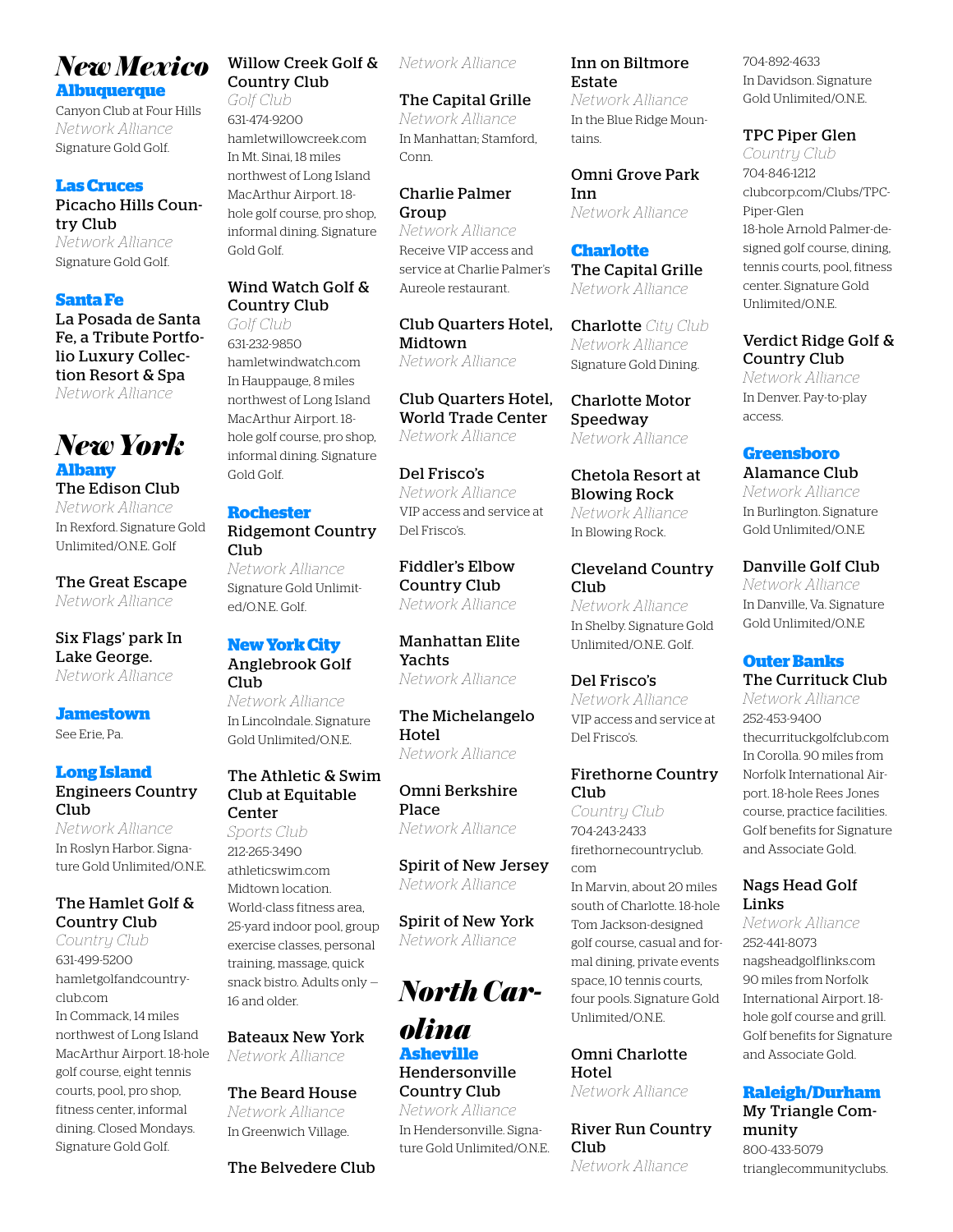#### Alamance Country Club

*Network Alliance* In Burlington. Signature Gold Unlimited/O.N.E.

#### Angus Barn

*Network Alliance*

#### Brier Creek Country Club

*Network Alliance* Signature Gold Unlimited/O.N.E.

#### **Carolina Club**

*City Club* 919-962-1101 carolina-club.com In Chapel Hill. On the campus of UNC at Chapel Hill, in the George Watts Hill Alumni Center. 20 miles from Raleigh-Durham International Airport. Dining room and grill, seven private rooms. Signature Gold Dining.

#### City Club Raleigh

*City Club* 919-834-8829 cityclubraleigh.com On the 28th and 29th floors of the Wells Fargo Capitol Center. Formal and informal dining, six private dining rooms. Signature Gold Dining.

#### Croasdaile Country Club

*Network Alliance*

#### Devils Ridge Golf Club

*Golf Club* 919-557-6100 devilsridgecc.com In Holly Springs, 20 miles southwest of Raleigh. 18 hole John LaFoy-designed golf course. Grill area, three private dining rooms and driving range. Golf benefits for Signature and Associate Gold.

## Lochmere Golf Club

*Golf Club* 919-851-0611

lochmere.com In Cary, southeast of Raleigh. 18-hole Gene Hamm-designed golf course, practice facilities, pro shop, grill, covered pavilion for special events. Golf benefits for Signature and Associate Gold.

#### Neuse Golf Club

*Network Alliance* 919-550-0550 neusegolf.com In Clayton, 30 miles southeast of Raleigh. 18 hole John LaFoy-designed course, clubhouse, six tennis courts, grill. Golf benefits for Signature and Associate Gold.

#### Sheraton Capital Center Hotel

*Network Alliance*

#### Siena Hotel, Autograph Collection

*Network Alliance* In Chapel Hill.

#### The State Club *Network Alliance*

#### University Club *Network Alliance*

**Village of Pine-**

#### **hurst** Pinehurst Resort

*Network Alliance* In the Sandhills of North Carolina. Signature Gold Unlimited/O.N.E. on No. 9.

#### **Wake Forest** Hasentree

*Network Alliance* Signature Gold Unlimited/O.N.E.

#### **Wilmington**

City Club of Wilmington *Network Alliance*

#### River Landing Country Club

*Network Alliance* In Wallace.

#### Winston-Salem Bermuda Run Country Club

*Country Club* 336-998-8155 bermudaruncc.com In Bermuda Run, about 13 miles southwest of Winston-Salem. Two 18-hole courses, tennis courts, two pools, private events space and two clubhouses, both with dining options. Signature Gold Unlimited/O.N.E.

#### High Point Country Club

*Network Alliance* In High Point. Pay-to-play access.

#### Jefferson Landing

In Jefferson. Signature Gold Unlimited/O.N.E.

#### Oakwoods Country Club

In Wilkesboro. Signature Gold Unlimited/O.N.E.

#### Starmount Forest Country Club

*Network Alliance* In Greensboro. Signature Gold Unlimited/O.N.E.

## *Ohio*

#### **Akron** Firestone Country

Club

*Country Club* 330-644-8441 firestonecountryclub.com 15 miles from the Akron-Canton Airport. Home to the Bridgestone Senior Players Championship, with three 18-hole golf courses, pro shop, bar and grill, and private dining. Open daily from April to October. Golf benefits for Signature and Associate

Gold on West and North courses. Privileges for Associate Club members do not apply during the week of the Bridgestone Senior Players Championship.

#### Silver Lake Country Club

*Country Club* 330-688-6066 silverlakeclub.com In Silver Lake, minutes from downtown Akron. 18-hole championship golf course, driving range, putting green, and pro shop. Two pools, formal dining, two private dining rooms, ballroom, and grill. Closed Mondays.

#### **Cincinnati**

#### My River Commu-

nity 800-433-5079 myrivercommunity.com

#### Oasis Golf Club & Conference Center

*Network Alliance* In Loveland. Signature Gold Unlimited/O.N.E.

#### Stillmeadow Country Club

*Network Alliance*

#### Traditions Golf Club

*Network Alliance* In Hebron, Ky. Signature Gold Golf.

#### **Cleveland**

#### My North Coast Community

800-433-5079 mynorthcoastcommunity. com

Blue Point Grille *Network Alliance*

The Capital Grille *Network Alliance* In Lyndhurst.

Chagrin Valley Athletic Club *Network Alliance*

In Chagrin Falls.

#### The Club at Hillbrook

*Network Alliance* In Chagrin Falls.

Delmonico's Steakhouse *Network Alliance*

#### Fox Meadow Country Club

*Network Alliance* In Medina.

Hill 'n Dale Club *Network Alliance* In Medina.

#### House of Blues – Foundation Room

*Network Alliance* Access for Signature and Associate Gold only.

Lakeside Yacht Club *Network Alliance*

#### Quail Hollow Country Club

*Country Club* 440-639-3800 quailhollowcc.com In Concord, 25 miles east of Cleveland. Weiskopf-Morrish golf course and Bruce Devlin golf course, fitness center.

Salmon Dave's Pacific Rim *Network Alliance*

#### Shoreby Club *Network Alliance*

In Bratenahl.

#### Signature of Solon Country Club *Network Alliance* In Solon.

Weymouth Country Club *Network Alliance* In Medina.

**Columbus** Heritage Golf Club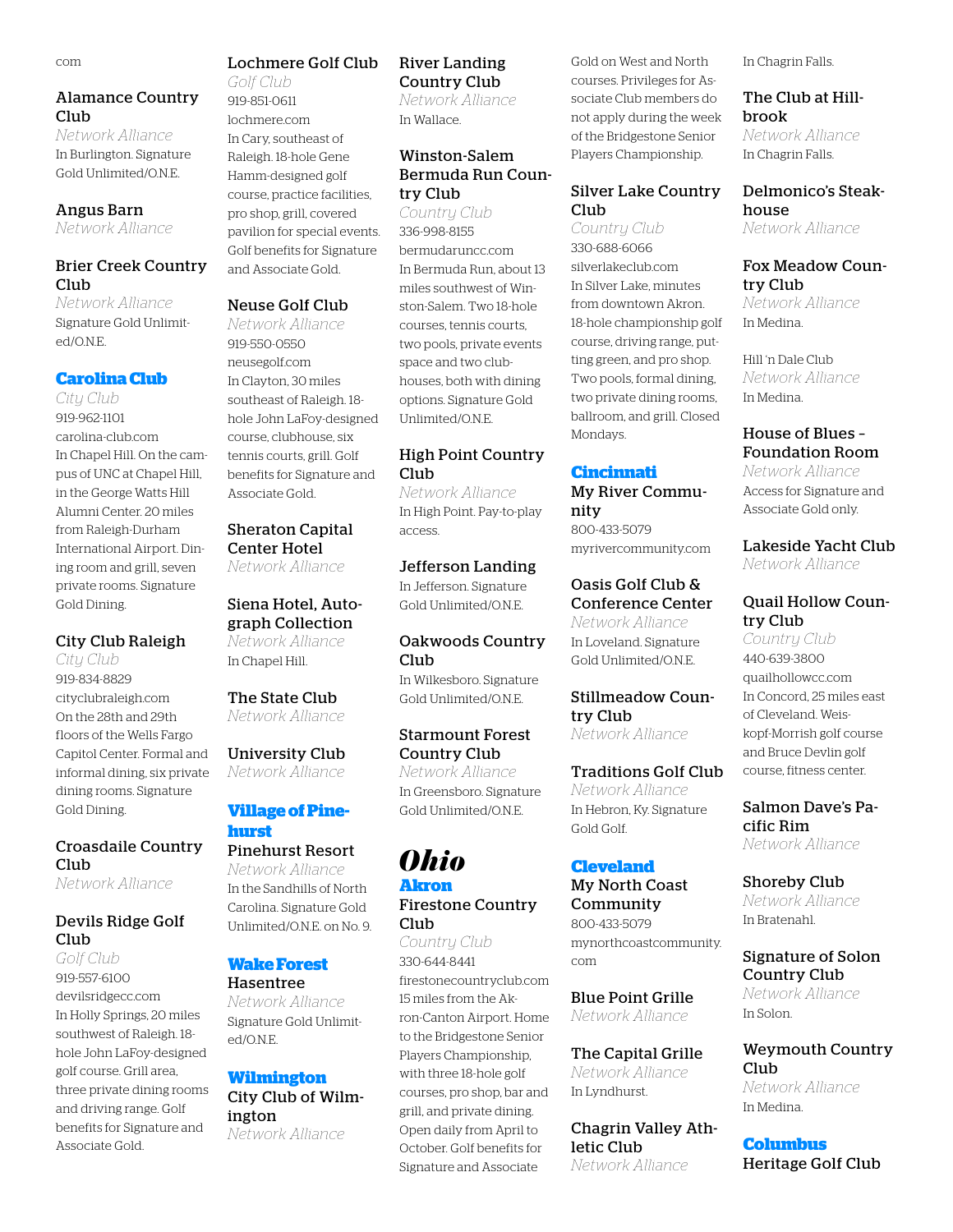#### *Country Club*

614-777-1690 heritagegc.com In Hilliard, 13 miles northwest of Columbus. 18-hole P.B. Dye-designed course, formal and casual dining venues, and private events space. Signature Gold Golf.

#### **Dayton**

#### My River Community

800-433-5079 myrivercommunity.com

#### The Dayton Club

*City Club* 937-224-4381 daytonracquet.com On the 28th and 29th floors of the Stratacache Tower downtown. Fitness center, personal training, massage, squash court, two group fitness rooms, dining room, lounge, meeting and conference rooms. Signature Gold Dining.

Sugar Valley Country Club

*Network Alliance* In Bellbrook.

#### **Toledo**

#### Highland Meadows Golf Club

*Network Alliance* In Sylvania. Signature Gold Unlimited/O.N.E.

The Toledo Club *Network Alliance*

#### Toledo Country Club

*Network Alliance* Signature Gold Unlimited/O.N.E.



#### The Territory Golf and Country Club *Network Alliance*

In Duncan. Signature Gold Unlimited/O.N.E.

#### **McAlester**

McAlester Country Club Netw*ork Alliance*

#### **Oklahoma City**

Dornick Hills Golf & Country Club *Network Alliance*

In Ardmore. Signature Gold Unlimited/O.N.E.

#### The Greens Country Club *Network Alliance*

Oak Tree *Country Club Country Club* 405-340-1010 ssoaktreecc.net In Edmond. About 15 miles north of Oklahoma City. 36 holes of Pete Dye-designed golf, tennis, fitness center, pool, Closed Mondays. Signature Gold Unlimited/O.N.E.

#### Shawnee Country Club

*Network Alliance* In Shawnee. Signature Gold Unlimited/O.N.E.

#### The Trails Golf Club *Network Alliance* In Norman. Signature Gold Unlimited/O.N.E.

**Tulsa** Club at Indian Springs *Network Alliance* In Broken Arrow.

#### Ponca City Country Club *Network Alliance*

In Ponca City. Signature Gold Unlimited/O.N.E. Golf.

#### *Oregon* **Astoria**

#### Astoria Golf and Country Club

*Network Alliance* In Warrenton. Signature Gold Unlimited/O.N.E.

**Medford** Grants Pass Golf Club

*Network Alliance* In Grants Pass. Signature Gold Unlimited/O.N.E.

#### **Portland**

Boundary Social Club *Network Alliance*

Kimpton Hotel Monaco Portland *Network Alliance*

Kimpton Hotel Vintage Portland *Network Alliance*

Riverside Golf & Country Club *Network Alliance* Signature Gold Unlimited/O.N.E.

University Club *Network Alliance*

#### **Redmond**

The Loft of Bend *Network Alliance* In Bend.

## *Pennsylva-*

*nia* **Erie** Country Club of Meadville

*Network Alliance* In Meadville. Signature Gold Unlimited/O.N.E.

#### Lake Shore Country Club *Network Alliance*

Signature Gold Unlimited/O.N.E.

#### Moonbrook Country Club

*Network Alliance* In Jamestown, N.Y. Signature Gold Unlimited/O.N.E.

Wanango Country Club

*Network Alliance* Pay-to-play access.

#### **Harrisburg**

#### Chambersburg Country Club

*Network Alliance* In Chambersburg, Pa. Signature Gold Unlimited/O.N.E.

The Hill Society

*Network Alliance* Signature Gold Dining.

Lebanon Country Club<sub></sub> Network Alliance In Lebanon. Signature Gold Unlimited/O.N.E.

#### **Philadelphia**

Applecross Country Club *Network Alliance* In Downingtown.

The Capital Grille *Network Alliance*

Club Quarters Hotel *Network Alliance*

Freedom Elite Yacht Charter *Network Alliance*

French Creek Golf Club *Network Alliance* In Chester County.

#### Hartefeld National

*Country Club* 610-268-8800 hartefeld.com In Avondale, 40 miles from Philadelphia. 18-hole Tom Fazio-designed golf course, grill and pub, ballroom. Signature Gold Golf.

#### North Hills Country Club

*Network Alliance* 215-887-8030 northhillscc.org In North Hills. 200-seat ballroom with bar, three pools, casual and upscale dining, and 18-hole golf course. Signature Gold Unlimited/O.N.E.

#### Pyramid Club

*City Club* 215-567-6510 pyramidclub.com Atop Mellon Bank Center in Center City. Views of the Delaware Valley from the main dining room. Meeting and conference rooms. Closed Saturdays and Sundays except on holidays and for private parties. Signature Gold Dining.

Spirit of Philadelphia

*Network Alliance*

Talamore Country Club *Network Alliance* In Ambler.

#### **Pittsburgh**

My Pittsburgh Community 800-433-5079 mypittsburghcommunity. com

The Capital Grille *Network Alliance*

The Carlton Restaurant *Network Alliance*

#### **Diamond Run Golf Club**

*Country Club* 412-741-2020 diamond-run.com In Sewickley, 16 miles from Pittsburgh International Airport. 18-hole Gary Player-designed course, practice facilities, informal dining, grill. Closed Mondays. Golf benefits for Signature and Associate Gold.

#### Green Oaks Country Club

*Network Alliance*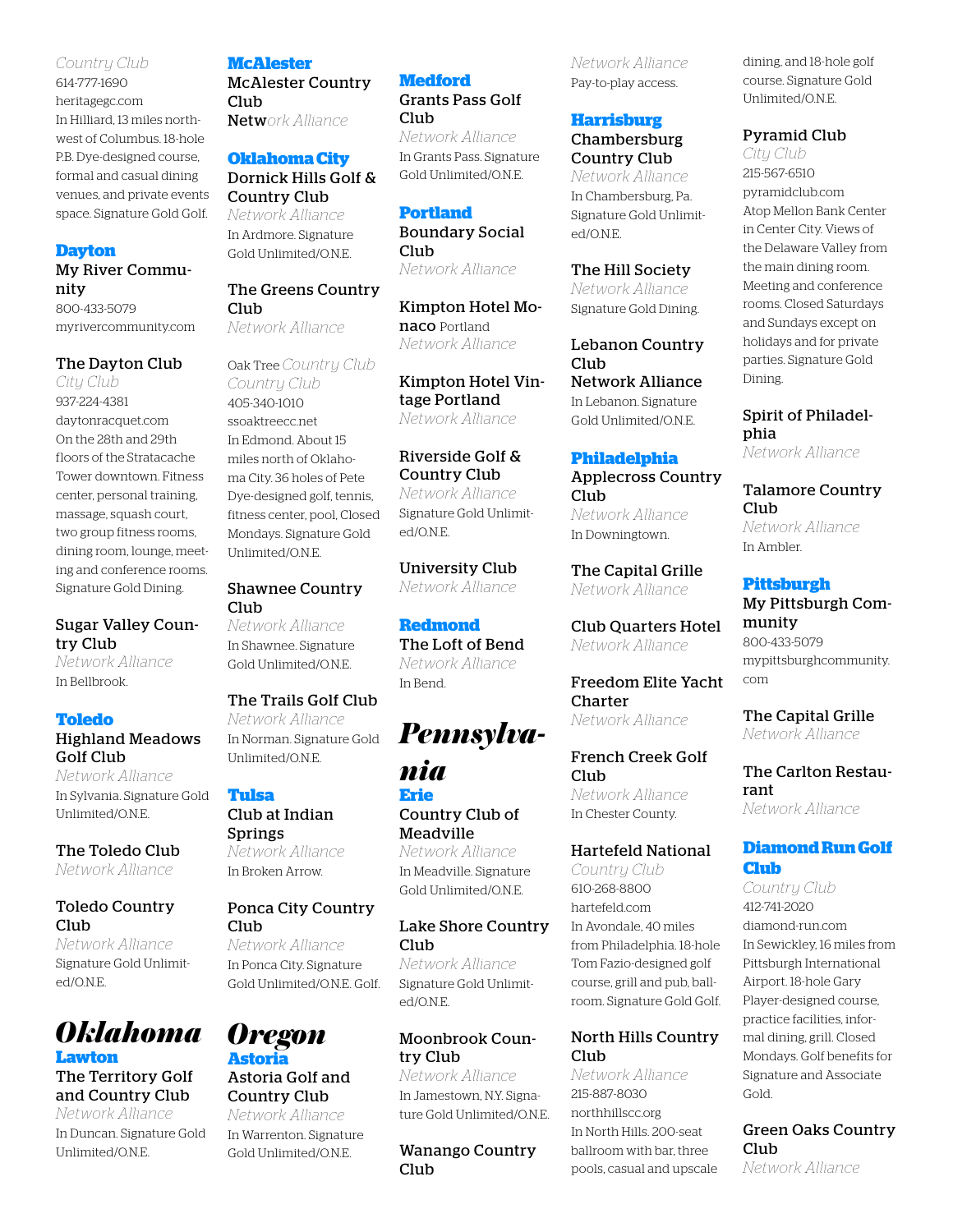#### In Verona.

#### Omni Bedford Springs Resort *Network Alliance*

In Bedford.

#### Omni William Penn Hotel *Network Alliance*

#### Rivers Club

*City Club* 412-391-5227 riversclub.com In One Oxford Centre downtown. Complete fitness, squash, yoga, Pilates, pool, sauna, steam room, whirlpool. Dining room, pub. Closed Sundays. Signature Gold Dining.

#### Salon Vivace

*Network Alliance* In Gibsonia and Pittsburgh.

#### Seven Oaks Country Club

*Network Alliance* In Beaver.

#### **NEW** Totteridge Golf Course

*Network Alliance* In Greensburg. Signature Gold Unlimited/O.N.E.

#### Treesdale Golf & Country Club

*Country Club* 724-625-2220 treesdalegolf.com In Gibsonia, 25 miles north of downtown Pittsburgh. 27 holes of golf designed by Arnold Palmer. Driving range, practice area, pro shop, tavern, fitness center, private dining rooms. Four lighted tennis courts, pool.

## *Rhode Island* **Providence** The Capital Grille

*Network Alliance*

#### Ledgemont Country Club

*Network Alliance* In Seekonk, Massachusetts. Signature Gold Golf.

# *South Car-*

*olina* **Aiken** See Augusta, Ga.

#### **Charleston** Belmond Charleston Place Hotel *Network Alliance*

#### Charleston National Golf Club *Network Alliance*

#### Harbour Club at WestEdge *Network Alliance*

843-723-9680

Signature Gold Dining. *Network Alliance*

#### Kiawah Island Golf Resort *Network Alliance*

RiverTowne Country Club

*Network Alliance* In Mount Pleasant. Signature Gold Unlimited/O.N.E.

#### Seabrook Island Club

*Network Alliance* Signature Gold Golf.

#### Snee Farm Country Club

*Network Alliance* In Mt. Pleasant.

#### **Columbia** Capital City Club

*City Club* 803-256-2000 capitalcolumbia.com On the 25th floor of the SouthTrust Tower downtown, across from the capitol. Dining room, grill, private dining, lounge, meeting and conference rooms. Signature Gold Dining.

#### **NEW** Country Club of Lexington

*Network Alliance* In Lexington. Signature Gold Unlimited/O.N.E.

#### **Greenville** Commerce Club

*City Club* 864-232-5600 commerce-club.com Atop the One Liberty Square building downtown. Dining and meeting rooms, bar, and grill. Closed Sundays. Signature Gold Dining.

Hyatt Regency Greenville *Network Alliance*

Musgrove Mill Golf Club *Network Alliance*

#### The Preserve at Verdae

*Network Alliance* Signature Gold Unlimited/O.N.E.

#### Hilton Head Island Country Club of Hilton Head

*Country Club* 843-681-2582 hiltonheadclub.com On the Intracoastal Waterway; 10 miles from Hilton Head Island Airport and 30 miles from Savannah/ Hilton Head International Airport. 18-hole championship Rees Jones golf course, putting and chipping greens, six clay tennis courts, fitness center, two pools. Marina access.

#### Golden Bear Golf Club at Indigo Run *Country Club*

#### 843-689-2200 goldenbear-indigorun.com 1,714-acre residential and golf community. 18-hole Jack Nicklaus golf course, pro shop, tennis.

#### The Golf Club at Indigo Run

*Country Club* 843-689-3500 thegolfclub-indigorun.com Jack Nicklaus and Jack Nicklaus II-designed golf course, clubhouse, pro shop. Signature Gold Golf.

#### Haig Point Club

*Network Alliance* On Daufuskie Island. Payto-play access.

#### Omni Hilton Head Oceanfront Resort *Network Alliance*

#### The Owners Club at Hilton Head

*Network Alliance* 843-342-2080 clubcorp.com/Clubs/The-Owners-Club/Hilton-Head Set in the prestigious Indigo Run private community, a short drive to the island's beaches. Special privileges at the Jack Nicklaus-designed Golden Bear golf course, private lodge with swimming pool, member lounge, and business center plus spacious three-bedroom, three-bath Club Homes.

#### **Mount Pleasant**

#### Dunes West Golf & River Club

*Network Alliance* Signature Gold Unlimited/O.N.E.

#### **Myrtle Beach** Barefoot Resort & Golf

*Network Alliance* Signature Gold Golf at Dye Club. Preferred rates at Fazio, Love and Norman courses.

#### House of Blues – Sunday Gospel Brunch

*Network Alliance* Signature Gold Dining.

#### Lockwood Folly Country Club

NEW *Network Alliance* In Supply. Signature Gold Unlimited/O.N.E. Golf.

#### Wachesaw Plantation Club

*Network Alliance* In Murrells Inlet. Signature Gold Golf.

# *South Da-*

## *kota* **Rapid City**

ed/O.N.E. Golf.

Arrowhead Country Club *Network Alliance* Signature Gold Unlimit-

## *Tennessee* **Chattanooga**

#### Black Creek Country Club

*Network Alliance* Signature Gold Golf.

#### **Knoxville**

Club LeConte *Network Alliance* Signature Gold Dining.

#### Fox Den Country Club

*Network Alliance* Signature Gold Golf.

#### **Memphis**

Crescent Club *Network Alliance*

Signature Gold Unlimited/O.N.E.

#### Windyke Country Club

*Network Alliance* Signature Gold Unlimited/O.N.E.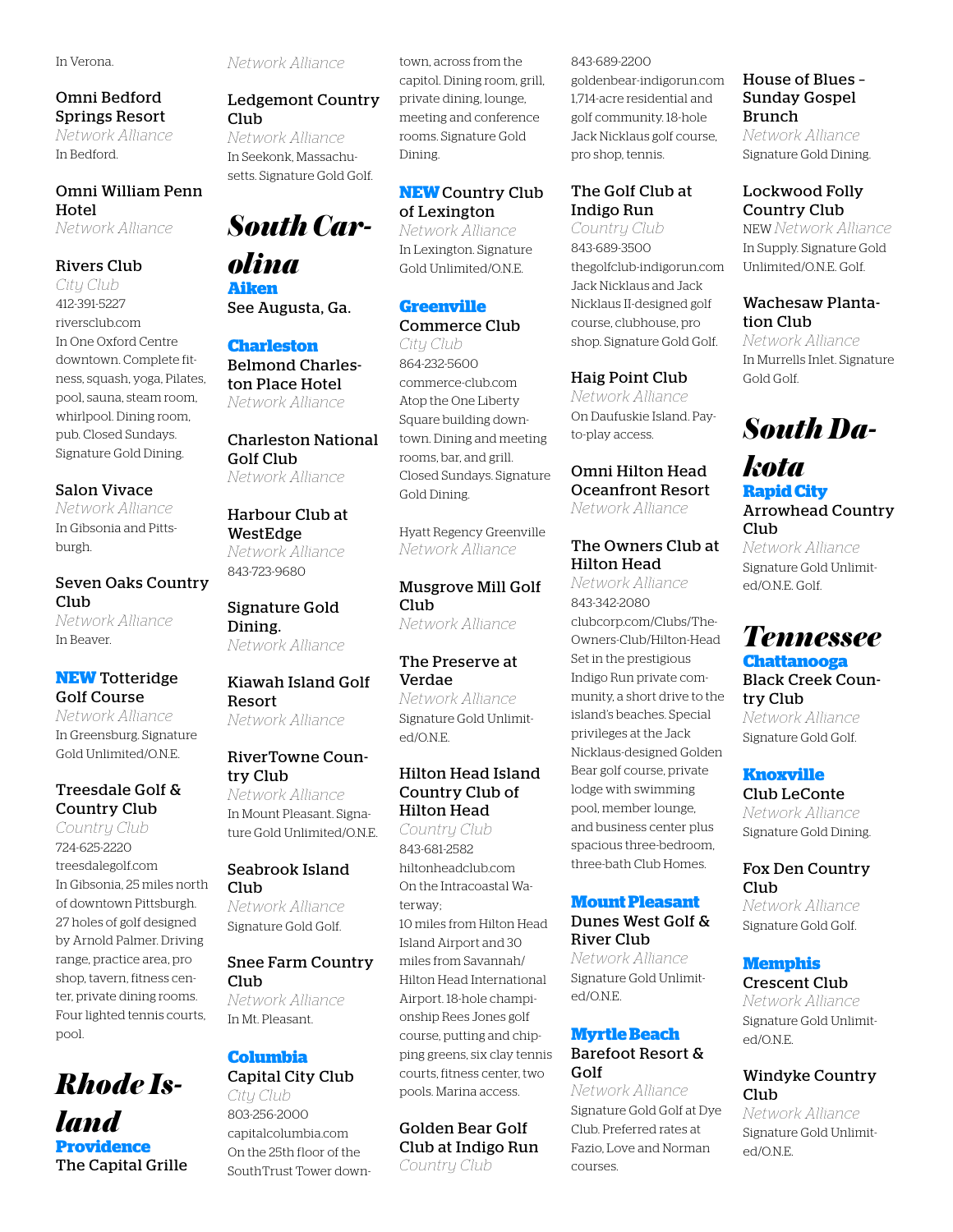#### **Nashville**

#### Bluegrass Yacht & Country Club

*Country Club* 615-824-6528 bluegrasscountryclub.com In Hendersonville. 18-hole golf course, four tennis courts, swimming pool, dining facilities, and marina. Signature Gold Golf.

#### Clarksville Country Club

*Network Alliance* In Clarksville. Signature Gold Unlimited/O.N.E.

#### Nashville City Club

*Network Alliance* Signature Gold Dining.

#### Temple Hills Country Club

*Country Club* 615-646-4785 templehillsgolf.com In Franklin, about 20 miles south of Nashville. 27 holes of golf open yearround, casual and formal dining, private events space, two tennis courts, junior Olympic-size pool. Signature Gold Unlimited/O.N.E.

#### *Texas* **Abilene** Abilene Country Club

*Network Alliance* Signature Gold Unlimited/O.N.E.

#### **Amarillo**

Amarillo Club *Network Alliance* Signature Gold Dining.

#### Amarillo Country Club

*Network Alliance* Signature Gold Unlimited/O.N.E.

## **Austin**

My Lone Star Com-

#### munity

800-433-5079 mylonestarcommunity. com

The Austin Club *Network Alliance*

#### Driskill Hotel

*Network Alliance*

#### The Hills Country Club

*Network Alliance* 512-261-7272 In the Village of the Hills, 20 miles from downtown Austin along Lake Travis. Two 18-hole courses: the Jack Nicklaus-designed Hills course and Flintrock Falls, co-designed by Jack Nicklaus and Jack Nicklaus II. Pro shop, 18 tennis courts, fitness center, pool, informal dining, grill. Closed Mondays. Flintrock Falls is closed Wednesdays. Golf benefits on Flintrock Falls for Signature Gold. Golf benefits on the Hills course for Signature and Associate Gold.

#### The Hills of Lakeway

*Country Club* 512-261-7200 thehillscc.com Includes the Hills *Country Club* in the Village of the Hills and Lakeway *Country Club* in Lakeway.

#### Lakeway Country Club

*Network Alliance* 512-261-7272 The 18-hole, Leon Howard-designed Live Oak Golf Course has driving range, pro shop, 18 tennis courts, grill. Closed Mondays. The 18-hole Yaupon Course, designed by Leon Howard, features practice facilities, driving range, pro shop, grill. Golf

benefits for Signature and Associate Gold.

#### Lost Creek Country Club

*Country Club* 512-892-1205 lostcreekclub.com 18-hole golf course, 16 tennis courts, three swimming pools, large fitness facility, and dining. Closed Mondays.

#### Omni Austin Hotel Downtown

*Network Alliance*

#### Omni Barton Creek Resort & Spa *Network Alliance*

#### The Owners Club at Barton Creek

*Network Alliance* 512-329-4663 Offers members luxurious three-bedroom, threeand-a-half-bath Club Home accommodations with access to four golf courses by Tom Fazio, Ben Crenshaw/Bill Coore, and Arnold Palmer; tennis center, fitness center, full-service spa and several restaurants.

#### The University of Texas Club

*City Club* 512-471-2000 utclub.com On the sixth and seventh floors in the Darrell K Royal-Texas Memorial Stadium. Bar with casual dining, banquette seating, media area, private rooms. Privileges are not extended during home football game weekends (Fridays through Sundays), however non-resident memberships are available. Signature Gold Dining.

#### **Corpus Christi**

Corpus Christi Country Club

*Network Alliance* Signature Gold Unlimited/O.N.E.

#### **Dallas/Fort Worth**

My Dallas Fort Worth Community 800-433-5079 mydfwcommunity.com

#### Brookhaven Country Club

*Country Club* 972-243-6151 brookhavenclub.com In Farmers Branch. Three 18-hole golf courses, practice facilities, pro shop, 39 tennis courts, six racquetball courts, five pools, fitness center, formal and informal dining, private dining rooms, banquet facilities.

#### Canyon Creek Country Club

*Country Club* 972-231-1466 canyoncreekclub.com In Richardson. 18-hole golf course, pro shop, 24 lighted tennis courts, three pools, indoor and outdoor dining. Closed Tuesdays.

The Capital Grille *Network Alliance*

#### Cedar Creek Country Club

*Network Alliance* In Kemp. Signature Gold Unlimited/O.N.E.

#### City Club of Fort Worth

*Network Alliance* In Fort Worth.

#### The Clubs of Prestonwood Country Club 972-239-7111

prestonwoodcc.org Two North Texas clubs in one, just eight miles apart. Signature Gold Unlimited/O.N.E.

Cooper Hotel, Conference Center & Spa *Network Alliance*

#### Corinthian Wellness Spa

*Network Alliance* In Southlake.

#### The Creek Clubhouse

*Network Alliance* In North Dallas. 18-hole course designed by Ralph Plummer; casual and formal dining, Laykhold-surface tennis courts, pool, and fitness center. Closed Mondays.

#### Del Frisco's

*Network Alliance* Receive VIP access and service at Del Frisco's in Dallas and Fort Worth.

#### Frisco Gun Club

*Network Alliance* In Frisco.

#### Gleneagles Country Club

*Country Club* 972-867-6666 gleneaglesclub.com In Plano, 25 miles northeast of DFW International Airport. Two 18-hole Bruce Devlin and Robert VonHagge-designed golf courses, 18 lighted tennis courts, fitness facility, three dining areas, six private event rooms. Closed Mondays. Access for Members with Signature Gold benefits only.

#### Hackberry Creek Country Club

*Country Club* 972-869-2631 hackberrycreekcc.com In Irving, 5 miles from DFW International Airport. 18-hole golf course. 12 tennis courts, three pools, driving range, full-service dining, banquet facilities.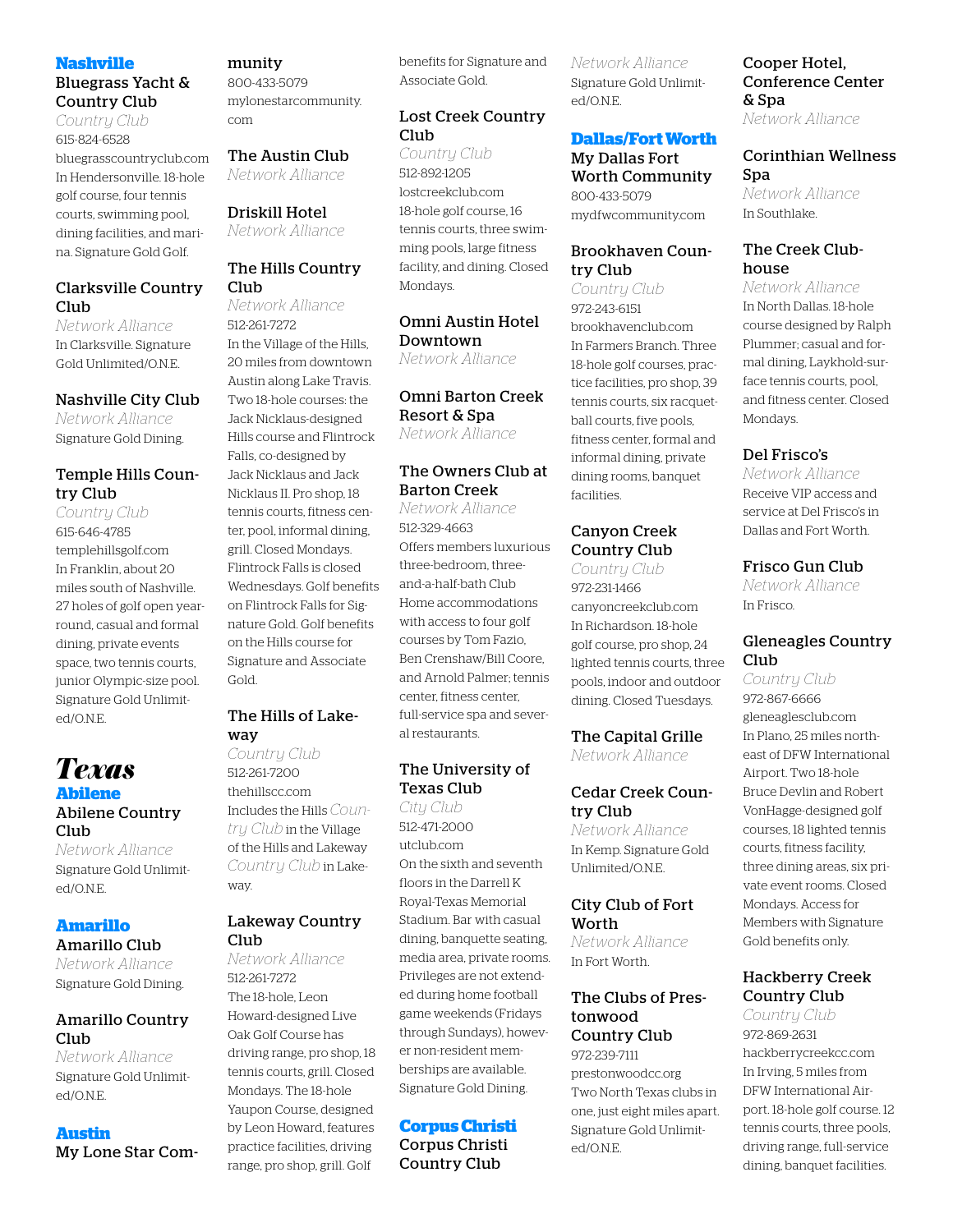#### Closed Mondays.

#### The Hills Clubhouse

*Network Alliance* In Plano. 18-hole course designed by Dave Bennett. Pool. Closed Tuesdays.

#### House of Blues – Foundation Room

*Network Alliance* Access for Signature and Associate Gold only.

#### La Cima Club

*City Club* 972-869-2266 lacimaclub.com Atop Williams Square Tower in Las Colinas. Main dining room, lounge, six private dining rooms. Reservations required. Closed Sundays. Signature Gold Dining.

#### Las Colinas Country Club

*Country Club* 972-541-1141 lascolinascc.com In Irving, 8 miles from DFW International Airport. 18-hole golf course, tennis facilities, fitness center, five dining areas. Golf and dining available Tuesdays through Sundays. Signature Gold Golf.

#### Oakmont Country Club

*Country Club* 940-321-5599 oakmontclub.com In Corinth, 20 miles northwest of Dallas. 18-hole course designed by Roger Packard and Don January; practice facility with double-ended driving range, clubhouse with pool and tennis facilities.

Omni Dallas Hotel

*Network Alliance*

Omni Dallas Hotel at Park West *Network Alliance*

#### Omni Fort Worth Hotel

*Network Alliance*

Park City Club *Network Alliance*

#### The Ranch Clubhouse

*Network Alliance* 972-540-2000 In McKinney. 27-hole Arthur Hills-designed golf course, practice facilities, pro shop, clubhouse, pool, informal dining, grill, fitness center. Closed Tuesdays.

#### Rosewood Mansion

*Network Alliance* on Turtle Creek.

#### Rough Creek Lodge & Resort

*Network Alliance* In Glen Rose.

#### Roy's restaurant

*Network Alliance* In Plano.

#### Shady Valley Country Club

*Network Alliance* In Arlington.

#### Sheraton Stonebriar Hotel

*Network Alliance*

#### Six Flags Hurricane Harbor

*Network Alliance* In Arlington.

#### Six Flags Over Texas

*Network Alliance* In Arlington.

#### Stonebriar Country Club

*Country Club* 972-529-5993 stonebriar.com In Frisco, 30 miles north of Dallas. Two 18-hole golf courses, designed by Tom Fazio and Finger/ Dye. Lighted tennis courts, pool, formal and informal dining. Finger/Dye course for Signature and Associate Gold. Fazio course for Signature Gold.

#### The Stonebridge Clubhouse

*Network Alliance* 972-540-1000 In McKinney. 18-hole Pete Dye-designed golf course, practice facilities, pro shop, clubhouse, seven tennis courts, pool, fitness center with whirlpool and sauna, informal dining, grill. Closed Mondays.

#### Stonebridge Ranch Country Club *Country Club*

stonebridgeranchcountryclub.com In McKinney. Overnight accommodations in golf course cottages. Golf benefits for Signature and Associate Gold.

#### Suntex Boat Club *Network Alliance*

#### Timarron Country Club

*Country Club* 817-481-7529 timarronclub.com In Southlake, 15 miles west of DFW International Airport. 18-hole Byron Nelson-designed golf course. Practice facility with driving range, sand bunker, and chipping and putting greens; 31,000-square-foot clubhouse, fitness center, meeting and conference rooms, and special-event facilities. Closed Mondays.

#### Tower Club

*City Club* 214-220-0403 tower-dallas.com In Thanksgiving Tower downtown; 15 miles from Dallas Love Field and 25

miles from DFW International Airport. Main dining room, e-lounge, bar, 13 private dining rooms with views of the city. Reservations required. Closed Sundays. Signature Gold Dining.

#### TPC Craig Ranch

*Country Club* In McKinney. 18-hole Tom Weiskopf-designed course, putting green, short-game area with bunkers, chipping green, upscale and casual dining. Signature Gold Unlimited/O.N.E.

#### Trophy Club Country Club

*Country Club* 817-837-1900 trophyclub-dallas.com In Trophy Club, 15 miles from DFW International Airport. 36-hole Ben Hogan/Arthur Hills-designed course (the only course designed by Hogan). Fitness center, pool, eight outdoor tennis courts, informal dining. Closed Mondays. Golf benefits for Signature and Associate Gold.

#### Walnut Creek Country Club

*Country Club* 817-473-6111 walnutcreekcc.com In Mansfield, 15 miles southeast of Fort Worth. 36 holes of golf, putting green, 14 tennis courts, two pools. Private dining rooms. Closed Mondays.

#### The Westin Stonebriar Resort

*Network Alliance*

#### **Houston**

My Houston Community 800-433-5079

myhoustoncommunity. com

#### April Sound Country Club

*Country Club* 936-588-1101 aprilsoundcountryclub. com In Montgomery on Lake Conroe, 45 miles north of Houston. 27 holes of golf, 12 tennis courts, fitness center, aquatics complex.

#### Bay Oaks Country Club

*Country Club* 281-488-7888 bayoakscountryclub.com 18-hole Arthur Hills golf course, nine tennis courts, pool, fitness center, formal and casual dining. Closed Mondays.

#### The Capital Grille

*Network Alliance*

#### The Club at Falcon Point

*Country Club* 281-392-7888 falconpoint.com In Katy, 25 miles west of downtown Houston; 18 hole championship golf course designed by Robert von Hagge and Bruce Devlin, five lighted tennis courts, two pools. Closed Mondays.

#### The Clubs of Kingwood

*Country Club* 281-358-2171 theclubsofkingwood.com In Kingwood. Hailed as one of the "World's Largest Private *Country Club*s"

#### The Clubs of Kingwood at Deerwood

*Country Club* 281-360-1060 18-hole championship golf course, driving range, pro shop, clubhouse, grill. Informal dining room available for private functions. Closed Mondays. Green fees apply after use of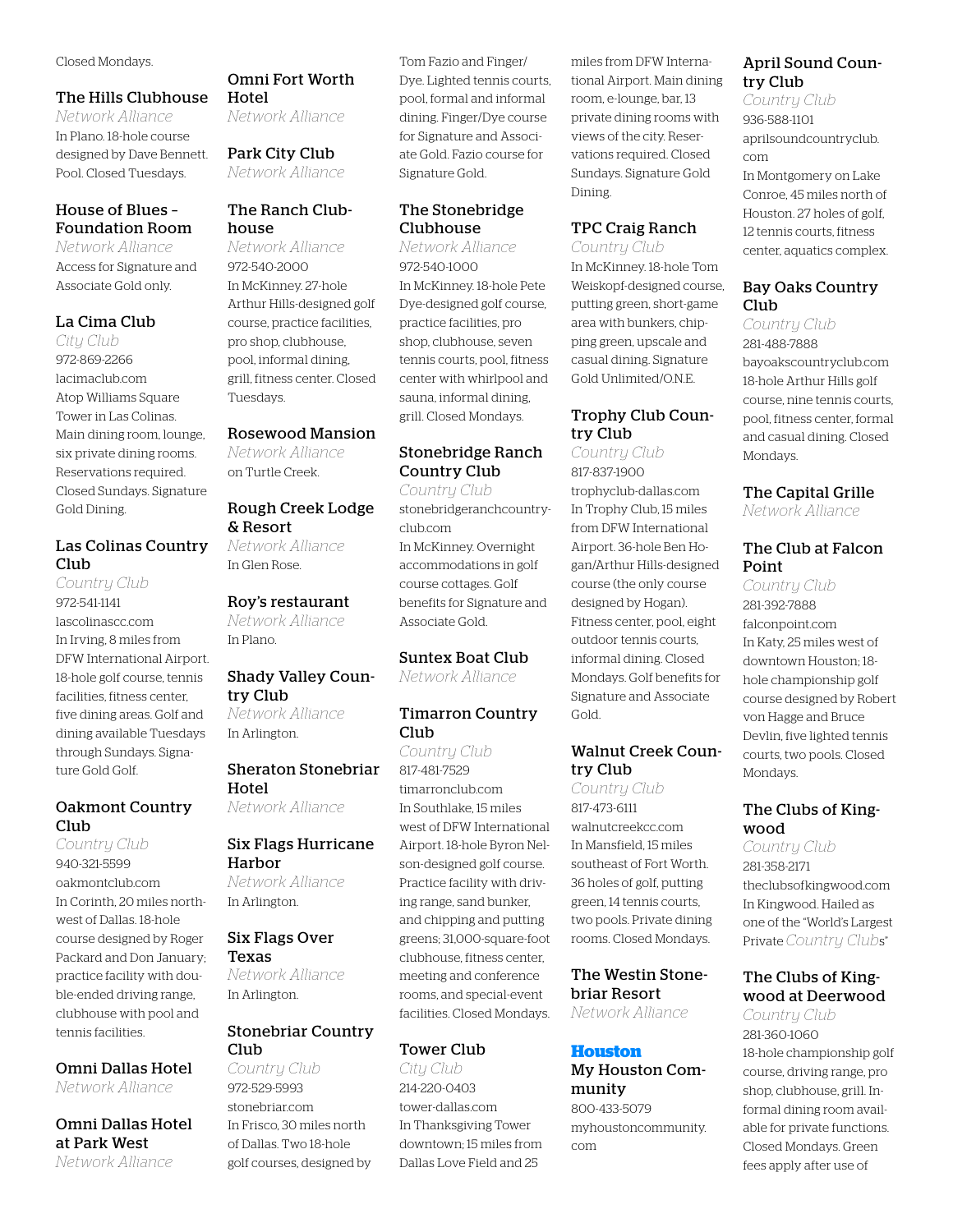Signature Gold and O.N.E. complimentary rounds.

#### The Clubs of Kingwood at Kingwood

*Country Club* 281-358-2171 Four 18-hole golf courses, five pools, 26 tennis courts, clubhouse, pro shop. Closed Mondays.

#### Del Frisco's

*Network Alliance* VIP access and service at Del Frisco's.

#### The Downtown Club

*City Club* 713-652-0700 thedowntownclubhouston.com An alliance of two private club traditions in downtown Houston that offers expanded benefits for downtown business leaders and residents. Private dining rooms available at both clubs.

#### The Downtown Club at Houston Center

*City Club*/Athletic Facilities 713-654-0877 In First City parking garage downtown. Complete athletics, basketball, indoor track, four group exercise studios. Lunch only. Signature Gold Dining.

#### The Downtown Club at Met

*City Club*/Athletic Facilities 713-652-0700 In Allen Center downtown. 10 indoor tennis courts, squash, racquetball, basketball, four group exercise studios, KidZone, Bella Rinova Day Spa. Café lunch service. Signature Gold Dining.

#### The Golf Trails of the Woodlands

*Country Club* 281-882-3000 thegolftrails.com In the Woodlands. 20 miles north of George Bush Intercontinental Airport. Two golf courses, the 18-hole Oaks and 18-hole Panther Trail, dining and snack options, access to pool and fitness facilities at adjacent Woodlands Resort & Conference Center.

#### Hearthstone Country Club

*Country Club* 281-463-2201 hearthstoneclub.com In northwest Houston. 27 hole golf course designed by Jay Riviere, six tennis courts, two pools. Closed Mondays.

#### House of Blues – Foundation Room

*Network Alliance* Access for Signature and Associate Gold only.

#### House of Blues – Sunday Gospel Brunch

*Network Alliance* Signature Gold Dining.

#### The Houston Club

*City Club* 713-225-3257 clubcorp.com/Clubs/The-Houston-Club On the 49th floor in One Shell Plaza downtown. Dining with views of the city. Private dining rooms, wine lockers, meeting and conference rooms. Signature Gold Dining.

#### Lake Windcrest

*Country Club* 281-259-2279 lakewindcrestgc.com In Magnolia. 35 miles north of George Bush Intercontinental Airport. 18-hole Thomas E. Walker-designed golf course, driving range.

#### Magnolia Creek

*Country Club* 281-557-0555 magnoliacreekgc.com In League City. 20 miles southeast of William P. Hobby Airport. 27-hole links-style golf course, practice facilities, event space.

#### Riverbend Country Club

*Network Alliance* In Sugar Land.

#### South Shore Harbour

*Country Club* 281-334-0525 southshoreharbourcc.com In League City. 20 miles southeast of William P. Hobby Airport. 27-hole golf course, private events facilities. Closed Mondays.

#### Traditions Club

*Network Alliance* In Bryan. Golf benefits for Signature Gold Golf.

#### Willow Creek Golf Club

*Country Club* 281-376-1501 willowcreekclub.com In Spring near the Woodlands, 30 miles north of downtown Houston. 18-hole von Hagge and Devlin-designed golf course. Fine and casual dining. Closed Mondays.

#### The Woodlands Country Club

*Country Club* 281-863-1400 thewoodlandscc.com In the Woodlands. 20 miles north of George Bush Intercontinental Airport. Three golf courses: the 27-hole Palmer course, 18-hole Player course,

and 18-hole Tournament course. Tennis center with 21 courts, pool, fitness facilities, formal and casual dining, private events facilities. Signature Gold Unlimited/O.N.E.

#### **Longview**

#### Mt. Pleasant Country Club

*Network Alliance* In Mount Pleasant. Signature Gold Unlimited/O.N.E.

Summit Club

*Network Alliance* Signature Gold Dining.

#### Lubbock

Hillcrest Country Club *Network Alliance* Signature Gold Unlimited/O.N.E.

#### The Texas Tech Club

*City Club* 806-742-4496 texastechclub.com On the east side of Jones AT&T Stadium overlooking the football field and downtown. Dining, meeting and conference rooms. Closed Sundays. Signature Gold Dining.

#### **Midland**

Green Tree Country Club *Network Alliance* Signature Gold Golf.

#### **Lubbock**

#### Hillcrest Country Club

*Network Alliance* Signature Gold Unlimited/O.N.E.

#### The Texas Tech Club

*City Club* 806-742-4496 texastechclub.com On the east side of Jones AT&T Stadium overlooking the football field and downtown. Dining, meeting and conference rooms. Closed Sundays. Signature Gold Dining.

#### **San Angelo**

#### San Angelo Country Club

*Network Alliance* Signature Gold Golf.

#### **San Antonio**

My Lone Star Community 800-433-5079 mylonestarcommunity. com

#### Fair Oaks Ranch Golf & Country Club

*Country Club* 210-582-6700 fairoaksclub.com 16 miles north of San Antonio in Fair Oaks Ranch. Hill Country setting with 36 holes of golf, tennis, swimming, dining. Closed Mondays.

#### Lake Amistad Resort & Marina

*Network Alliance* In Del Rio. Part of Forever Resorts.

Mokara Hotel & Spa *Network Alliance*

#### Omni La Mansión del Rio Hotel

*Network Alliance*

Plaza Club *Network Alliance* Signature Gold Dining.

Six Flags Fiesta Texas *Network Alliance*

#### **Temple**

#### Wildflower Country Club

*Country Club* 254-771-1177 wildflowerclub.com In Temple, west of Interstate 35. 50 miles from Waco Municipal Airport. Golf course, six tennis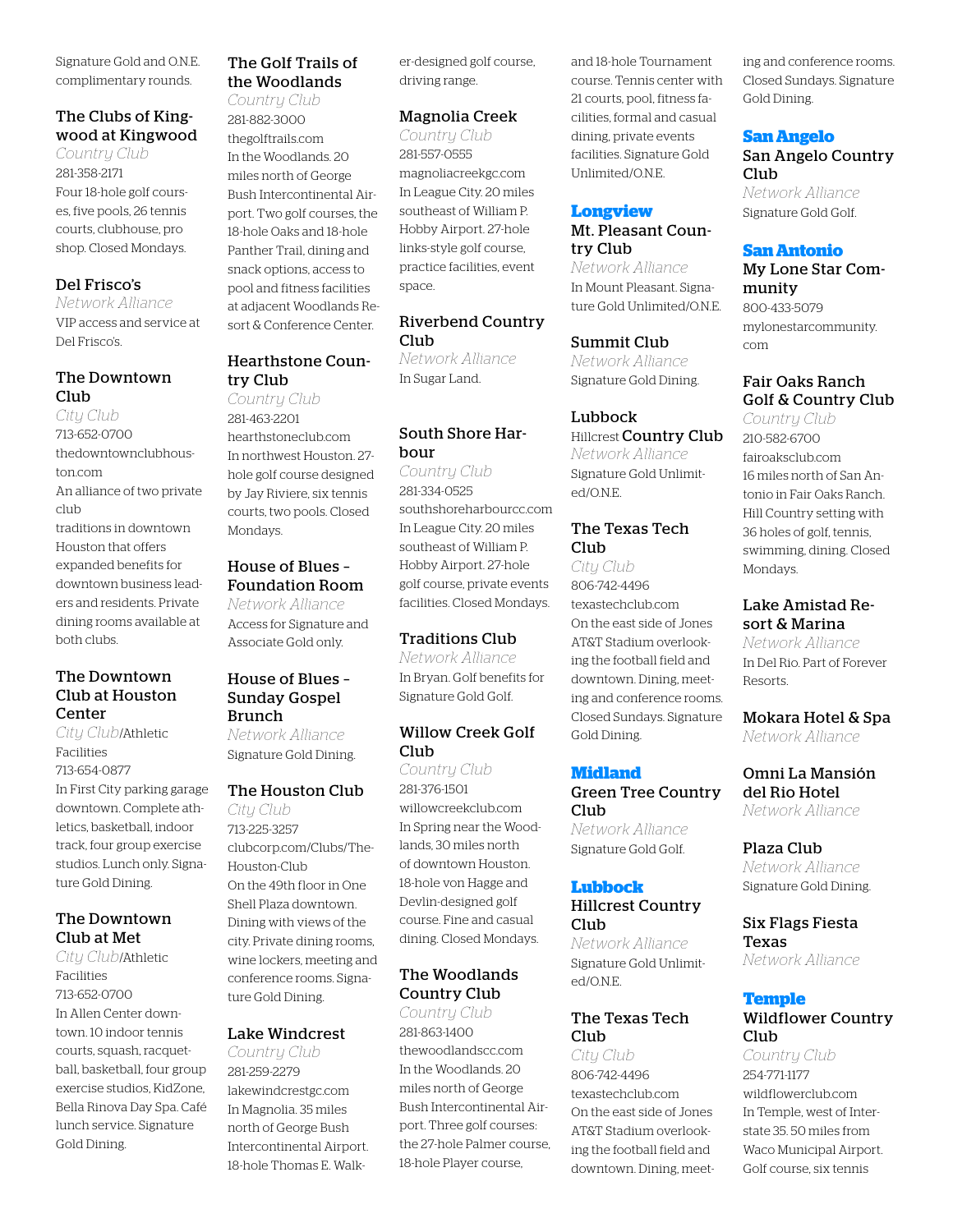courts, two pools, fitness facilities, main dining room, grill.

## **Texarkana**

See Texarkana, Ark.

#### **Tyler** Eagle's Bluff Country Club

*Network Alliance* In Bullard. Signature Gold Unlimited/O.N.E.

#### Sulphur Springs Country Club

*Network Alliance* In Sulphur Springs. Signature Gold Unlimited/O.N.E.

#### **Victoria**

#### Victoria Country Club

*Network Alliance* Signature Gold Unlimited/O.N.E.

#### **Waco**

#### Baylor Club

*City Club* 254-710-8080 Situated on the home side of Baylor University's McLane Stadium. Dining, private event spaces, meeting rooms with business amenities. Signature Gold Dining.

## *Utah*

**Park City** Jeremy Ranch Golf & Country Club

*Network Alliance* Signature Gold Unlimited/O.N.E.



See Washington, D.C.

Centreville See Washington, D.C.

#### **Charlottesville**

Greencroft Club *Network Alliance*

Signature Gold Dining.

Danville See Greensboro, N.C.

Haymarket See Washington, D.C.

#### **Hot Springs**

#### Omni Homestead Resort

*Network Alliance*

#### The Owners Club at The Homestead

*Network Alliance* 540-839-3700 In Hot Springs. Owners Club Members enjoy two top-ranked golf courses, tennis, swimming, horseback riding, hiking, fly-fishing, ice skating, skiing, fine dining, and spa with natural mineral springs, plus the use of three-bedroom, three-bath Club Home.

#### **Lansdowne**

See Washington, D.C.

#### **Leesburg**

See Washington, D.C.

#### **Norfolk**

#### Greenbrier Country Club

*Country Club* 757-547-7375 greenbrierclub.com In Chesapeake. 12 miles from Norfolk International Airport. Championship Rees Jones-designed 18 hole golf course, putting and chipping greens, driving range, eight lighted Har-Tru tennis courts, two racquetball courts, fitness center, outdoor junior Olympic-size pool. Closed Mondays.

#### The Sanderling Resort *Network Alliance*

Spirit of Norfolk

*Network Alliance*

#### Town Point Club

*City Club* 757-625-6606 town-point.com Downtown in the World Trade Center. Formal and casual dining, lounge, business center, meeting and conference rooms. Closed Sundays. Signature Gold Dining.

#### **Richmond**

#### Ford's Colony Country Club

*Country Club* 757-258-4100 fordscolonycc.com In Williamsburg, about 50 miles east of Richmond International Airport. Three 18-hole Dan Maples-designed courses, six indoor practice tees, casual and formal dining, private events space. Signature Gold Unlimited/O.N.E.

#### Omni Richmond Hotel

*Network Alliance*

#### Stonehenge Golf & Country Club

*Country Club* 804-378-7841 stonehengeclub.com In Midlothian, 30 miles from Richmond International Airport. Golf course, putting green, 6 lighted tennis courts, junior Olympic-size pool. Closed Mondays.

#### **Roanoke**

#### Hidden Valley Country Club

*Network Alliance* In Salem. Signature Gold Golf.

#### **Tysons**

See Washington, D.C.

## *Washington*

**Seattle** My Puget Sound Community

800-433-5079 clubcorp.com/ClubCorp-Network/ClubLife-Benefits/ My-Community-Benefits/ My-Puget-Sound-Community

#### Canterwood Golf & Country Club

*Country Club* 253-851-1845 canterwoodgcc.com In Gig Harbor, 34 miles from Sea-Tac Airport. 18-hole golf course, pro shop, four tennis courts, Olympic-size pool, formal and informal dining. Closed Mondays. Signature Gold Golf.

#### The Capital Grille

*Network Alliance*

#### The Collective

*City Club* 206-247-7190 collectiveseattle.com In Seattle's South Lake Union neighborhood. Restaurant and bar, coffee shop, boutique bouldering area, and art studio. Closed Sundays. Signature Gold Dining.

#### Columbia Tower Club

*City Club* 206-622-2010 columbia-tower.com On the 75th and 76th floors atop the Columbia Center downtown. Three dining rooms, six private dining rooms, and the Stratus bar and lounge. Fully equipped business center with highspeed wireless Internet access and videoconferencing center. Signature Gold Dining.

#### The Golf Club at Echo Falls

*Network Alliance* In Snohomish.

#### The Golf Club at

#### Hawks Prairie

*Network Alliance* In Lacey.

#### The Golf Club at Newcastle

*Network Alliance* In Newcastle.

#### Harbour Pointe Golf Club *Network Alliance*

In Mukilteo.

Kimpton Hotel Monaco Seattle *Network Alliance*

Kimpton Hotel Vintage Park Seattle *Network Alliance*

Sorrento Hotel *Network Alliance*

#### Trophy Lake Golf & Casting *Network Alliance*

In Port Orchard.

#### Washington Nation-

al Golf Club *Network Alliance* In Auburn.

#### **Washington, D.C.**

My Capital Community 800-433-5079 mycapitalcommunity.com

#### Belmont Country Club

**NEW** *Network Alliance*

In Ashburn, Va. Signature Gold Unlimited/O.N.E.

#### Capital & National Elite Yachts

*Network Alliance*

#### The Capital Grille

*Network Alliance* In Washington, D.C.; and Tysons Corner, Va.

**Chantilly National**  Golf and Country Club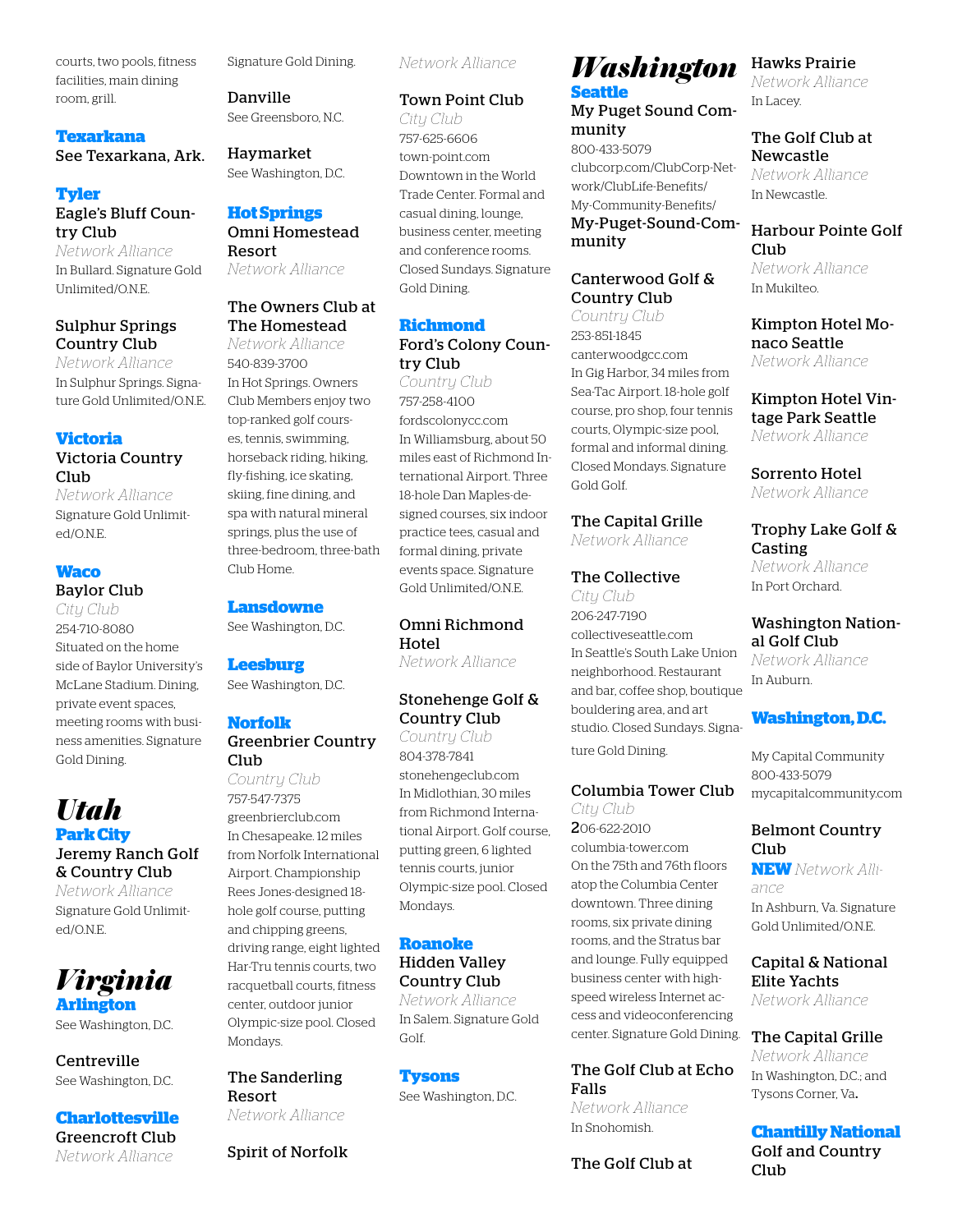#### *Country Club*

703-631-9560 chantilly-national.com In Centreville, Va., 10 miles south of Washington Dulles International Airport. 18-hole Ed Ault-designed golf course, practice range, six tennis courts, pool, dining areas, and private dining rooms. Signature Gold Unlimited/O.N.E.

#### Charlie Palmer Group

*Network Alliance* Receive VIP access and service at Charlie Palmer Steak restaurant.

#### City Club of Washington

*City Club* 202-347-0818 city-washington.com In the Columbia Square building in downtown. Main dining room, five private dining/meeting rooms, business center, member lounge, and bar. Closed Saturdays and Sundays. Signature Gold Dining.

Club Quarters Hotel *Network Alliance*

#### Dominion Valley Country Club

*Network Alliance* In Haymarket, Va. Signature Gold Unlimited/O.N.E.

#### The Golf Club at Lansdowne

*Network Alliance* In Lansdowne, Va.

#### The Golf Club at South River *Network Alliance*

In Edgewater, Md.

#### Lansdowne Resort

*Network Alliance* In Lansdowne, Va.

Mt. Vernon Excursion

*Network Alliance*

#### Norbeck Country Club

*Country Club* 301-774-7700 norbeckcc.com In Rockville. 18 miles north of Washington D.C. 18-hole golf course, 12 tennis courts, volleyball court, pool, fitness center. Course closed Mondays. Signature Gold Unlimited/O.N.E.

#### Oak Creek Golf Club

**NEW** *Network Alliance* In Upper Marlboro, Md. Signature Gold Unlimited/O.N.E.

#### Odyssey Cruises *Network Alliance*

*Country Club* 703-753-5922 piedmontclub.com In Haymarket, Va. 25 miles from Washington Dulles International Airport. 18-hole Tom Fazio-designed golf course. Pro shop, men's and women's locker rooms, dining, and conference facilities. Course closed Tuesdays. Signature Gold Golf.

Ritz-Carlton, Tysons Corner *Network Alliance* In McClean, Virginia.

#### River Creek Club

*Country Club* 703-779-2022 rivercreekclub.com In Leesburg, Va, along the Potomac River. Fewer than 20 miles from Washington Dulles International Airport. 18-hole Ault, Clark, and Associates-designed championship golf course, four lighted Har-Tru tennis courts, pool, pro shop, dining areas, private dining

rooms, fitness center.

Spirit of Washington *Network Alliance*

Tower Club Tysons

*West Vir-*

*Network Alliance* Signature Gold Golf.

Kearneysville *Network Alliance*

Morgantown *Network Alliance*

The Pines *Country* 

Prospect Hall Shoot-

*Network Alliance* Signature Gold Unlimit-

*Network Alliance*

*Network Alliance* Signature Gold Unlimit-

*Wisconsin*

*ginia* **Charleston** Berry Hills *Country* 

*Club*

*Club*

ed/O.N.E.

ing Club

Club

ed/O.N.E.

**Eau Claire** Eau Claire Golf & *Country Club Network Alliance* In Altoona. Signature Gold

Unlimited/O.N.E.

Corner *City Club* 703-761-4250 tower-tysons.com In Tysons, Va., atop the Tyson Tower 1 building in Tysons Corner; 15 miles from Washington Dulles International Airport. Dining room, member bar and private dining rooms. Signature Gold Dining.

#### Piedmont Club

#### **Wheeling** Wheeling Country

#### **Green Bay**

Green Bay Country **Club** 

*Network Alliance* Signature Gold Unlimited/O.N.E.

#### **La Crosse**

#### La Crosse Country Club

*Network Alliance* In Onalaska. Signature Gold Unlimited/O.N.E.

#### **Madison**

Bishops Bay Country Club *Network Alliance* In Middleton. Signature Gold Unlimited/O.N.E.

#### **Milwaukee**

The Capital Grille *Network Alliance*

Destination Kohler *Network Alliance* In Kohler.

Geneva National Resort & Club *Network Alliance* In Lake Geneva.

University Club of Milwaukee — Downtown *Network Alliance* Signature Gold Dining.

University Club of Milwaukee — Golf Club *Network Alliance* Signature Gold Golf.

#### **Wausau**

Greenwood Hills Country Club *Network Alliance* Signature Gold Unlimited/O.N.E.

## *Wyoming*

**Cheyenne** Cheyenne Country Club

*Network Alliance* Signature Gold Unlimited/O.N.E. Golf.

#### *Canada* **Montréal**

Club de Golf Islesmere *Network Alliance* In Laval. Signature Gold Unlimited/O.N.E.

Le Maître De Mont-Tremblant

*Network Alliance* In the Laurentian Mountains. Accepts your MemberCard.

#### Rosemere Golf Club

*Network Alliance* In Blainville. Golf benefits for Signature and Associate Gold. Accepts your MemberCard.

#### Val Des Lacs Golf Club<sub></sub>

*Network Alliance* In Ste-Sophie. Accepts your MemberCard.

#### **Ottawa, Ontario**

Club de Golf Hautes Plaines *Network Alliance*

In Gatineau, Quebec.

Eagle Creek Golf Club *Network Alliance*

In Dunrobin.

#### GreyHawk Golf Club

*Network Alliance* In Navan. Signature Gold Golf. Accepts your MemberCard.

Kanata Golf & *Country Club Network Alliance* In Kanata. Accepts your MemberCard.

#### **Toronto**

Blue Springs Golf Club<sub></sub> *Network Alliance*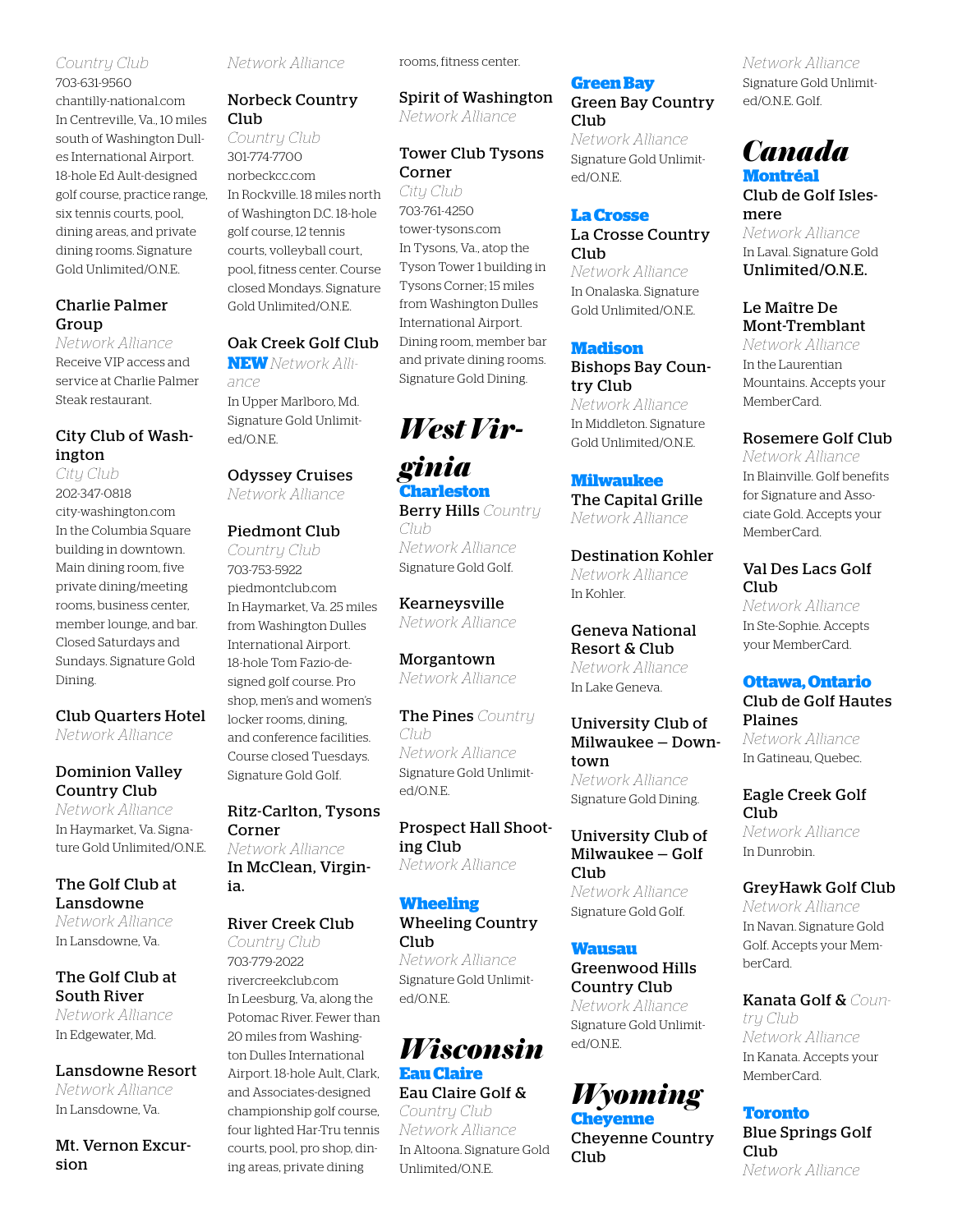In Acton. Accepts your MemberCard.

#### Caledon Woods Golf Club

*Network Alliance* In Bolton. 30 minutes northwest of Toronto.

#### Cherry Downs Golf & Country Club

*Network Alliance* In Pickering. Accepts your MemberCard.

#### The Club at Bond Head

*Network Alliance* In Bond Head. Signature Gold Golf.

#### The Country Club

*Network Alliance* In Woodbridge.

#### DiamondBack Golf Club

*Network Alliance* In Richmond Hill. Accepts your MemberCard.

#### Georgetown Golf Club

*Network Alliance* In Georgetown. Golf benefits for Signature and Associate Gold. Accepts your MemberCard.

#### Glen Abbey Golf Club

*Network Alliance* In Oakville. 30 minutes west of Toronto. Accepts your MemberCard.

#### Glencairn Golf Club

*Network Alliance* In Milton. Accepts your MemberCard.

#### Glendale Golf and Country Club

*Network Alliance* In Hamilton. Signature Gold Golf.

Grandview Golf Club *Network Alliance*

In Huntsville. Two hours north of Toronto. Accepts your MemberCard.

#### Greenhills Golf Club

*Network Alliance* In London. Two hours west of Toronto. Golf benefits for Signature and Associate Gold. Accepts your MemberCard.

#### Greystone Golf Club

*Network Alliance* In Milton. Accepts your MemberCard.

#### Heron Point Golf Links *Network Alliance*

In Alberton. Accepts your MemberCard.

#### Hidden Lake Golf Club

*Network Alliance* In Burlington. Signature Gold Unlimited/O.N.E.

#### King Valley Golf Club

*Network Alliance* In King City. Accepts your MemberCard.

#### King's Riding Golf Club

*Network Alliance* In King City. Accepts your MemberCard.

#### The Lake Joseph Club

*Network Alliance* In Port Calling. Accepts your MemberCard.

#### National Pines Golf Club *Network Alliance*

In Innisfil.

#### Omni King Edward Hotel

*Network Alliance*

## RattleSnake Point Golf Club

*Network Alliance* In Milton. Accepts your MemberCard.

#### Rocky Crest Golf Resort

*Network Alliance* In MacTier. Accepts your MemberCard.

#### Sherwood Inn

*Network Alliance* In Port Carling.

#### Station Creek Golf Club

*Network Alliance* In Gormley. Accepts your MemberCard.

#### Wyndance Golf Club *Network Alliance*

In Uxbridge. Signature Gold Golf. Accepts your MemberCard.

#### **Vancouver**

Vida Spa *Network Alliance* 4 locations.

#### *China* **Beijing** Capital Club

*City Club* 011-8610-8486-2225 thecapitalclub.com On the 50th floor of Capital Mansion in the Chaoyang business district. Bar area, grill room, Chinese dining room, nine private rooms, business center with wireless internet access and videoconferencing facilities. Athletics area includes swimming pool, gymnasium, squash, and six-lane bowling alley. Signature Gold Dining.

#### **Shenzhen**

Mission Hills China *Network Alliance* In Dongguan, Haikou and Shenzhen.

#### *Colombia* **Bolivar**

#### TPC Cartagena at Karibana

*Network Alliance* Members receive preferred rates on Stay & Play packages.

## *Dominican Republic* **La Romana**

Casa de Campo Resort & Villas *Network Alliance* Members receive complimentary room upgrade and 30-minute golf lesson.

#### *England* **London**

Club Quarters Hotel, Gracechurch *Network Alliance*

Club Quarters Hotel, St. Paul's *Network Alliance*

#### Club Quarters Hotel, Trafalgar Square *Network Alliance*

St. James's Hotel & Club *Network Alliance*

#### *France* **Paris**

#### Paris International Golf Club *Network Alliance*

Signature Gold Golf.

#### Saint James Paris Hotel

*Network Alliance*

#### Germany Frankfurt Frankfurt Airport Club

*Network Alliance* Inside the Frankfurt Airport complex, near the Sheraton Hotel.

#### *India* **New Delhi**

Le Cirque *Network Alliance*

## *Indonesia*

**Jakarta** The American Club *Network Alliance*

#### *Mexico* **Cancun**

Omni Cancun Hotel & Villas *Country Club*

#### Omni Puerto Adventuras Hotel Beach Resort *Network Alliance*

In Puerto Adventuras.

#### **Cozumel**

#### Cozumel Country Club

*Golf Club* 011-52-987-872-9570 cozumelcountryclub.com. mx

On the northern side of the island, 5 miles from international cruiseship pier. 18-hole course designed by the Nicklaus Design Group, practice area, putting and chipping green, practice bunker and two-tiered practice tee. Native palapa-style clubhouse with casual dining and pro shop. Signature Gold Golf.

#### Meliá Cozumel All-Inclusive Golf & Beach Resort *Network Alliance*

Playa Azul Golf, Scuba, Spa Hotel *Network Alliance*

Presidente Intercontinental Cozumel Resort Spa